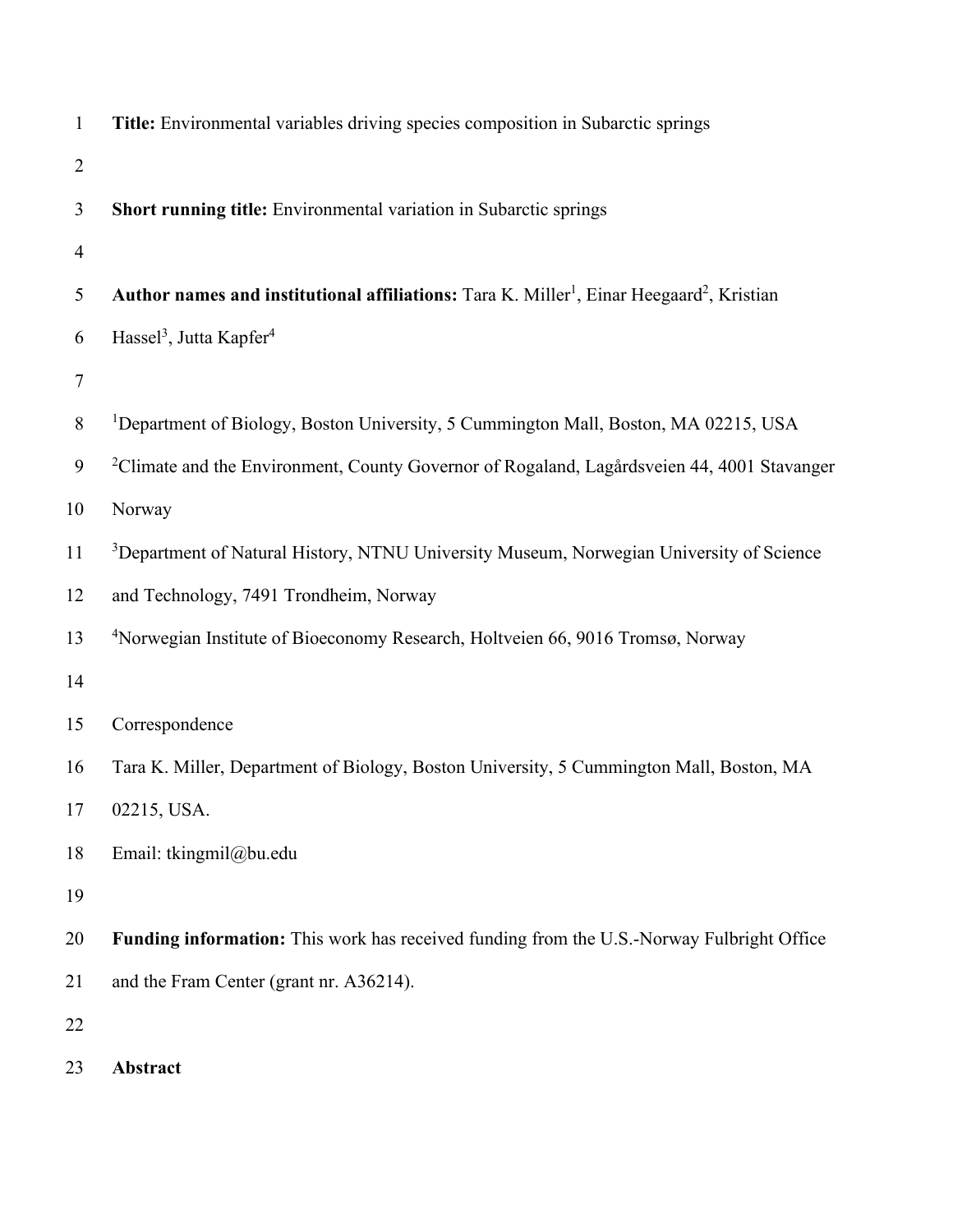**Questions:** Which environmental variables are most important in determining plant species composition in Subarctic springs? Do observed patterns differ between typical wetland and general matrix species?

**Location:** Helocrenic (seepage) springs, Northern Norway

 **Methods:** We sampled 49 helocrenic spring sites, measuring environmental variables (water temperature, water pH, electrical conductivity, discharge volume, geographic position) and recording all species present. We performed a partial canonical correspondence analysis (pCCA) to determine the relative importance of water quality, spatial, and climatic variables for patterns in species composition and to compare the differences in these patterns between wetland

generalist and specialist species.

 **Results:** We found that climatic and water quality variables were almost equally important in determining species composition in Subarctic springs, with climatic variables explaining 26.62% of variation in species composition and water quality variables explaining 26.14%. Spatial variables explained the least variation (21.53%). When looking at the variables individually, altitude (10.93%) and mean summer temperature (9.25%) explained the most variation. The trend was the same for matrix species and wetland species, with climatic variables explaining the most variation (matrix: 27.26%; wetland: 24.42%), followed by water quality (matrix: 26.40%; wetland: 24.13%) and spatial variables (matrix: 24.87%; wetland: 16.27%). The main difference between general matrix species and typical wetland species was that the spatial variables explained less variation for wetland species.

 **Conclusions:** The close relationship of species composition (total vegetation as well as separated into wetland and matrix species) with climatic and water quality conditions indicates a sensitivity of Subarctic springs to future climate change. In combination with altitude, which was found to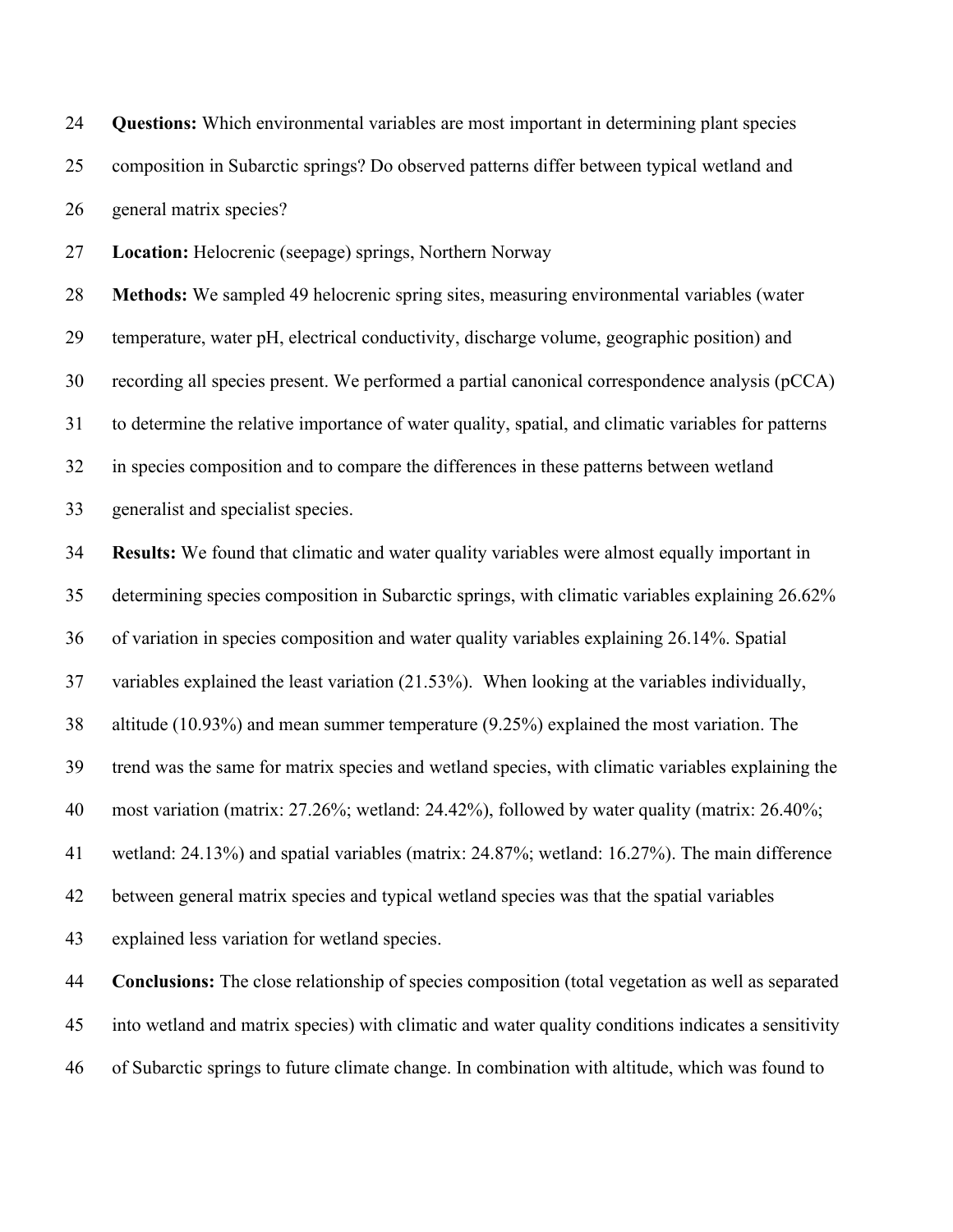- be the most important individual variable, it is likely that the future distribution of spring species
- tracking climate change will be limited by the occurrence of suitable spring habitats, especially
- at high altitudes.
- 
- **Keywords:** helocrenic, pCCA, bryophytes, vascular plants, Norway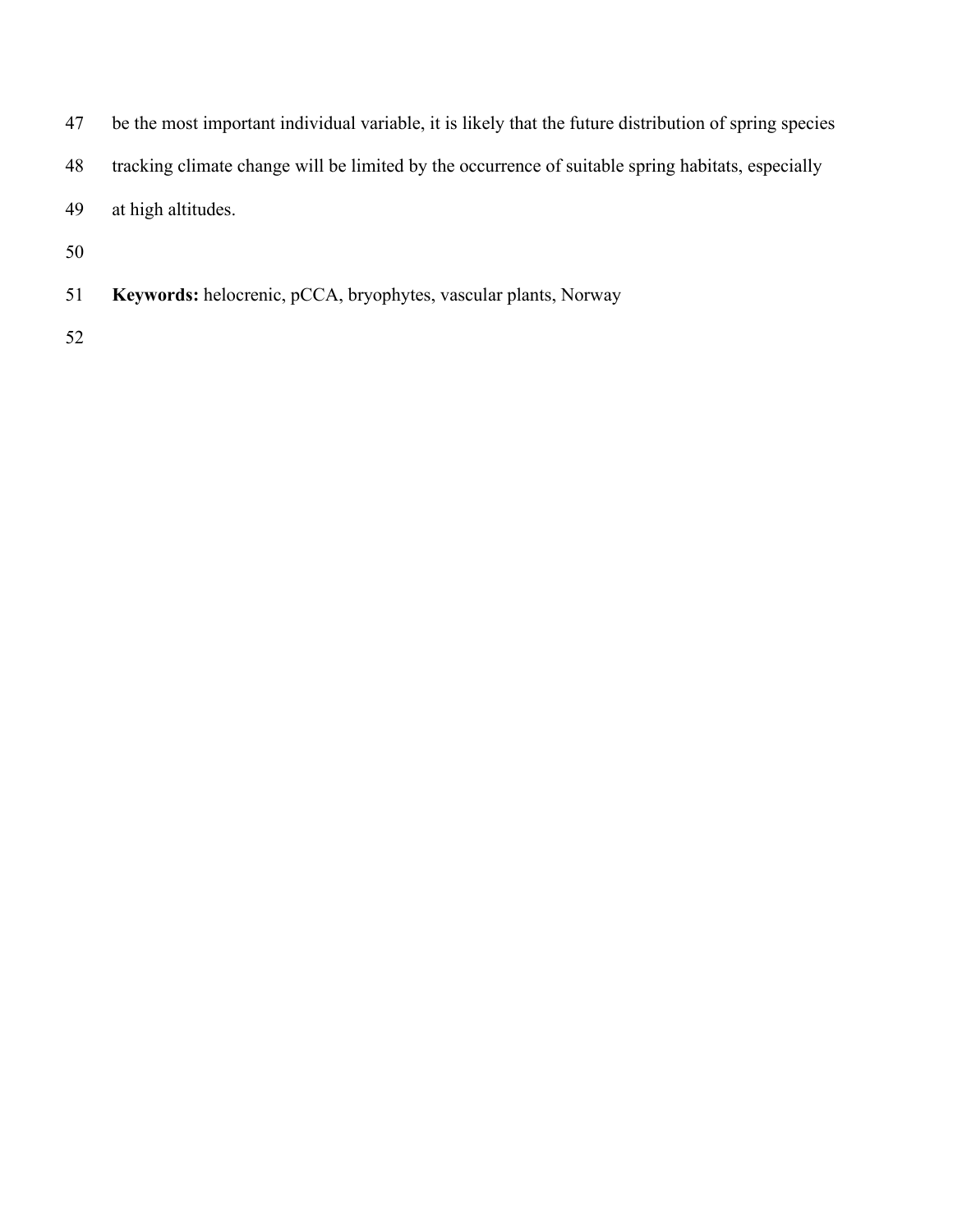## **Introduction**

| 54 | Spring ecosystems are important hotspots of biodiversity (Scarsbrook et al., 2007;                   |  |  |  |  |  |
|----|------------------------------------------------------------------------------------------------------|--|--|--|--|--|
| 55 | Cantonati et al., 2012; Ilmonen et al., 2012; Cantonati et al., 2020). These islet-like systems may  |  |  |  |  |  |
| 56 | be critical for maintaining a high biodiversity because of the specific and stable habitat           |  |  |  |  |  |
| 57 | conditions they provide: high water quality, thermal constancy, and low seasonal variability         |  |  |  |  |  |
| 58 | (Odum, 1971; Hobbie, 1984; Callaghan, 2005; Wrona et al., 2005; Audorff et al., 2011;                |  |  |  |  |  |
| 59 | Cantonati et al., 2012; Glazier, 2012). These factors result in distinct species composition and     |  |  |  |  |  |
| 60 | higher species richness, often including highly specialized organisms, and higher incidence of       |  |  |  |  |  |
| 61 | rare and red-listed species than in surrounding areas with disparate environmental conditions        |  |  |  |  |  |
| 62 | (Rosenzweig, 1995; Cantonati et al., 2009; Gerecke et al., 2011; Tomaselli et al., 2011;             |  |  |  |  |  |
| 63 | Cantonati et al., 2012; Cantonati et al., 2020). Additionally, helocrenic - or seepage - springs are |  |  |  |  |  |
| 64 | characterized by diffuse outflow and low water current velocity, as well as gentle sloping and       |  |  |  |  |  |
| 65 | rare flooding events, all of which provide a more conducive environment for the establishment of     |  |  |  |  |  |
| 66 | a wide variety of plant species, diatoms, and benthic invertebrates (Rosenzweig, 1995; Cantonati     |  |  |  |  |  |
| 67 | et al., 2009; Gerecke et al., 2011; Ilmonen et al., 2012; Spitale et al., 2012).                     |  |  |  |  |  |
| 68 | The high biodiversity found in springs makes them a critical ecosystem to investigate.               |  |  |  |  |  |
| 69 | Despite that, springs are vastly understudied (Dudgeon et al., 2006; Cantonati et al., 2011;         |  |  |  |  |  |
| 70 | Cantonati et al., 2012). With the exception of a handful of articles in the mid-1900s (e.g.          |  |  |  |  |  |
| 71 | Nordhagen, 1943; Dahl, 1957), scientific investigation of spring vegetation is relatively recent,    |  |  |  |  |  |
| 72 | starting predominantly in the 1990s (Økland and Bendiksen, 1985; Zechmeister and Mucina,             |  |  |  |  |  |
| 73 | 1994; Lindegaard, 1995; van der Kamp, 1995). Studies limited to central Europe have found that       |  |  |  |  |  |
| 74 | the key factors determining spring species composition are pH and altitude (Cantonati et al.,        |  |  |  |  |  |
| 75 | 2006; Audorff et al., 2011; Kapfer et al., 2012; Spitale et al., 2012; Schweiger et al., 2015b).     |  |  |  |  |  |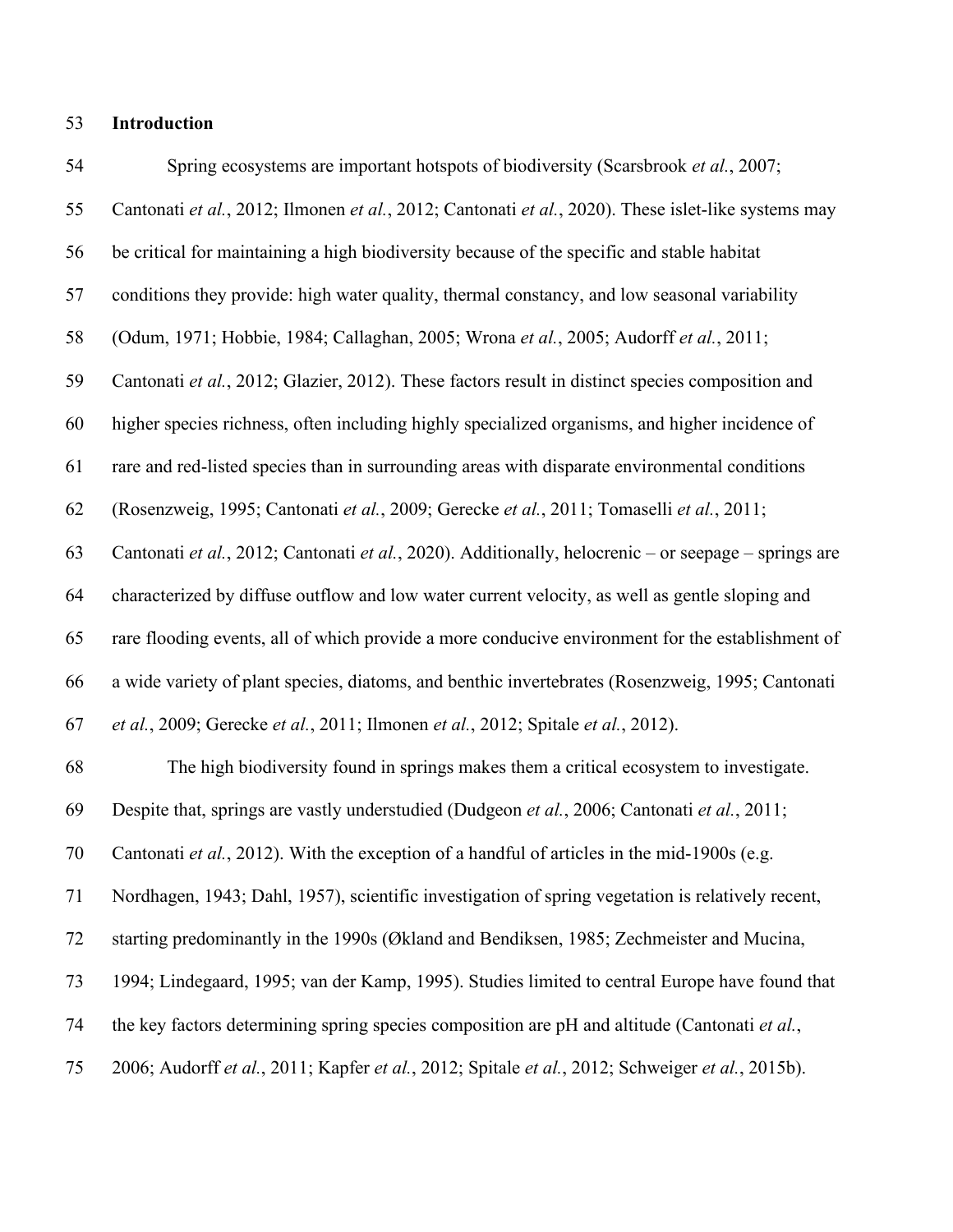However, these studies leave many questions unanswered. For example, are patterns in the explanation of spring species composition maintained across different regions and climates?

 Another key question is whether different groups of spring species respond differently to environmental variables. For example, Kapfer *et al.* (2012) found that bryophytes and vascular plants do not differ in their responses to spring water quality, whereas Horsáková *et al.* (2018) found that the species richness of fen habitat specialists responded to different environmental factors than matrix-derived species (species occupying both fens and surrounding habitats). Therefore, we aim to elucidate whether different or similar environmental variables influence the species composition of general matrix species which are found in spring and wetland habitats as well as other habitats – compared to typical wetland species which are only found in springs and other wetland habitats. It is important to understand specifically which factors are most important for specialist wetland species in order to conserve these species which are found in a limited number of habitats and prone to local extinctions (Horsáková *et al.*, 2018).

 This study aims to fill these gaps in our knowledge by investigating the plant species diversity and environmental conditions of helocrenic springs in a previously unstudied region: Northern Norway. Under the extreme environmental conditions of the Subarctic – including long winters, short summers, and generally cold temperatures – species patterns and links to environmental variables may differ from those found in other regions. These patterns are important for understanding and preserving the biodiversity present in these ecosystems. Here, we describe the key characteristics of these Subarctic springs and seek to establish which environmental factors are most important in determining species composition and whether these trends differ between general matrix species and typical wetland species.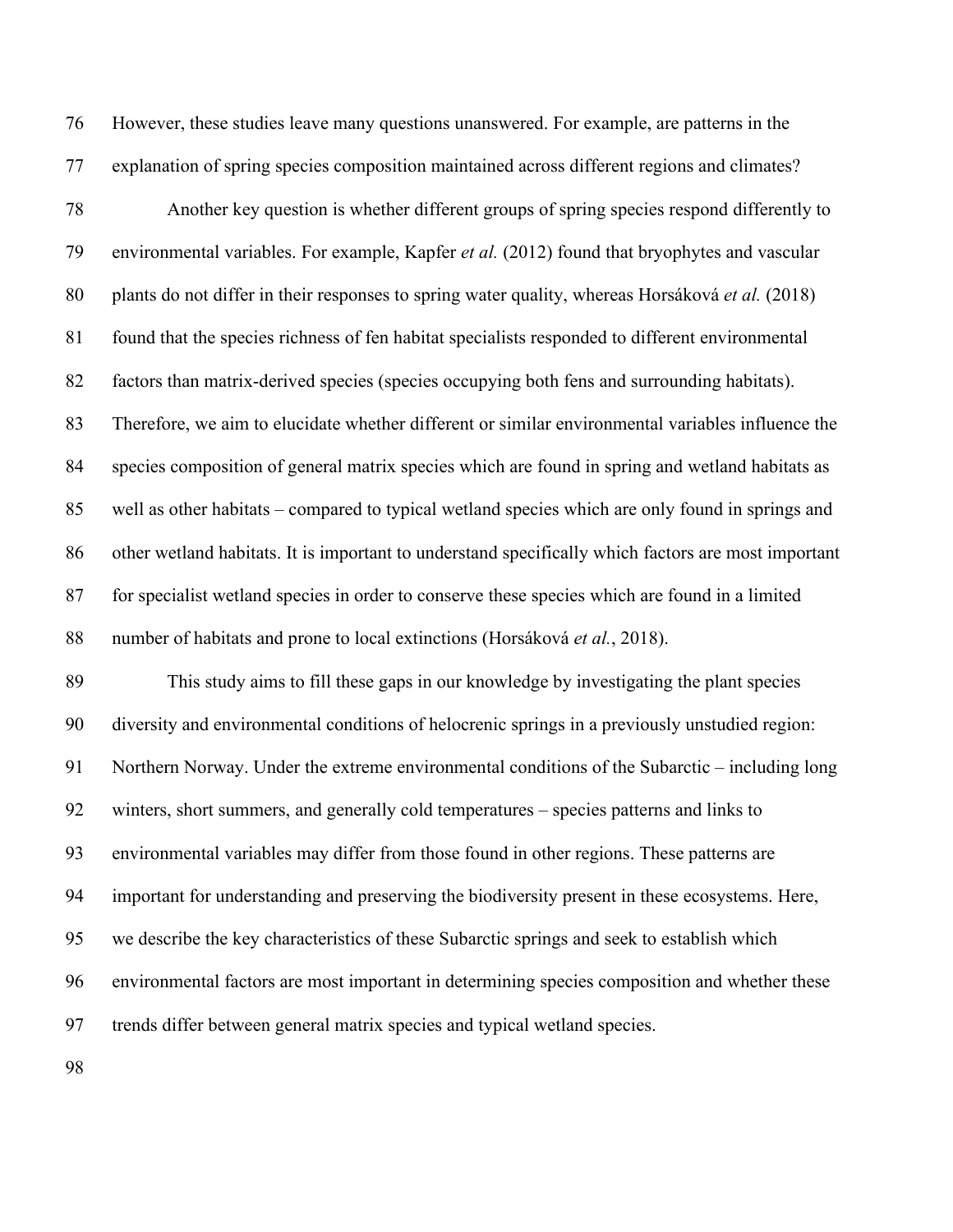### **Methods**

### *Study area*

 The studied helocrenic springs are fed by near-surface groundwater originating from forested and alpine catchments within Troms County, Northern Norway, ranging from 69.02 to 103 69.78 °N and 18.20 to 20.61 °E (Fig. 1). They are characterized by a groundwater-saturated area covering a few square meters to some hundred square meters, seeping out water with constant 105 but rather low discharge rates ( $\leq$  0.5 L/s). Mean water temperature across sites was 6.2 °C, indicating that the groundwater is independent from the influence of more-frequently fluctuating surface air temperatures (Spitale *et al.*, 2012; Schweiger *et al.*, 2015a). The locations of the spring sites follow a climate gradient from the coast to inland, with altitudes varying from 86 to 852 m above sea level (a.s.l.). The climate of the region is continental Subarctic (Kottek *et al.*, 2006). Temperatures in the study area average 9.0 °C in the 111 summer and -6.3 °C in the winter (Norwegian Meteorological Institute, 2015). Near the coast, winters are relatively mild compared to the inland due to the North Atlantic Current. Annual precipitation in the study sites ranges from 414 to 1385 mm and falls mostly in the form of snow from early November to early April, with a longer snow season at higher altitudes (Norwegian Meteorological Institute, 2015). The study region is characterized by northern boreal birch forest. The low alpine region is dominated by *Salix* spp., and the middle alpine region is dominated by open mountain heath (Moen, 1999). Treeline occurs at approximately 500-600 m a.s.l (Körner, 1998). The majority of the study area bedrock is part of the Caledonian nappes, with the

exception of some granitic rocks at the Northwestern extent of our study area (Ramberg *et al.*,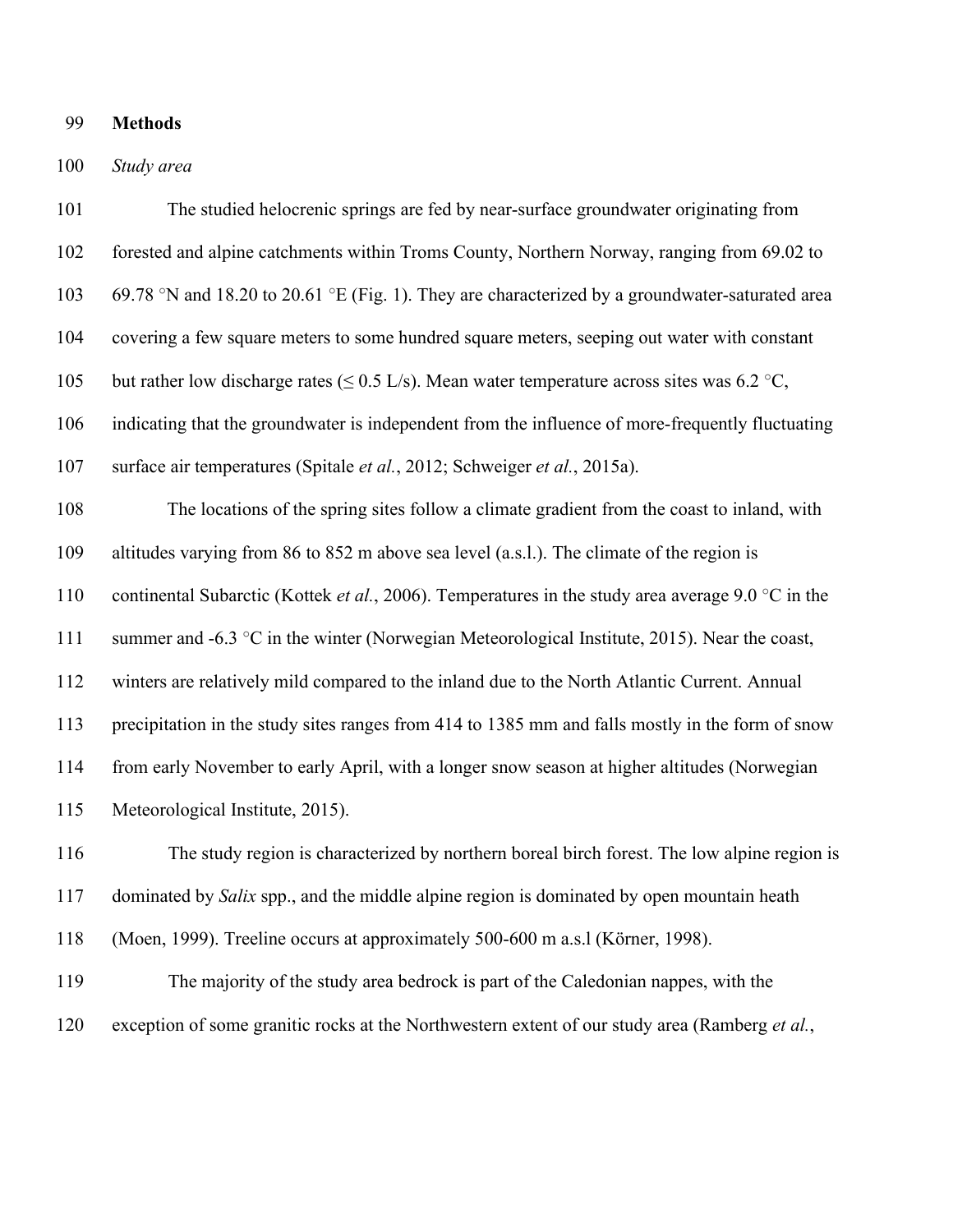2008). On the mainland, the bedrock types in the studied areas include gneiss, granite, slate, quartz, schist, and the occasional strips of calcite marble (Norwegian Geological Survey, 2016). 

*Data collection*

 We sampled 49 springs over two summers (10 in 2014, 39 in 2015). Consideration was given to selecting springs with a variety of different plant communities, surrounding ecosystems, bedrock types, and altitudes. We selected spring sites generally along two climate gradients: a temperature gradient, with mean annual temperatures decreasing further inland (with decreasing latitude) and with increasing altitude, and a precipitation gradient, with mean annual precipitation increasing moving west (with decreasing longitude) and with increasing altitude. Table 1 displays descriptive statistics of the environmental variables for each spring, and a complete set of the recorded variables are available in Appendix S1.

133 At each spring, considering the entire seeping zone (ranging from 1.5-80  $\text{m}^2$ ), which is demarcated where the spring abruptly transitions to dry ground, we sampled vegetation by listing each species present. For environmental data sampling, we measured water temperature, water pH, electrical conductivity, discharge volume, and spring area. In measuring spring area, we considered the border to be where the seeping zone abruptly transitioned to dry ground. This demarcation was also characterized by an abrupt change in plant community type. We defined the lower border of the spring to be where the spring water started to build a small brooklet with water running downhill perpendicular to the spring seepage area. Water temperature, pH, and conductivity were measured *in situ* with a pH/conductivity-meter (Mettler Toledo, model SevenGo Duo SGD SG23-ELK with InLab Cool glass electrode). A small hole was dug and water allowed to clear before measuring. Discharge was measured in liters per minute by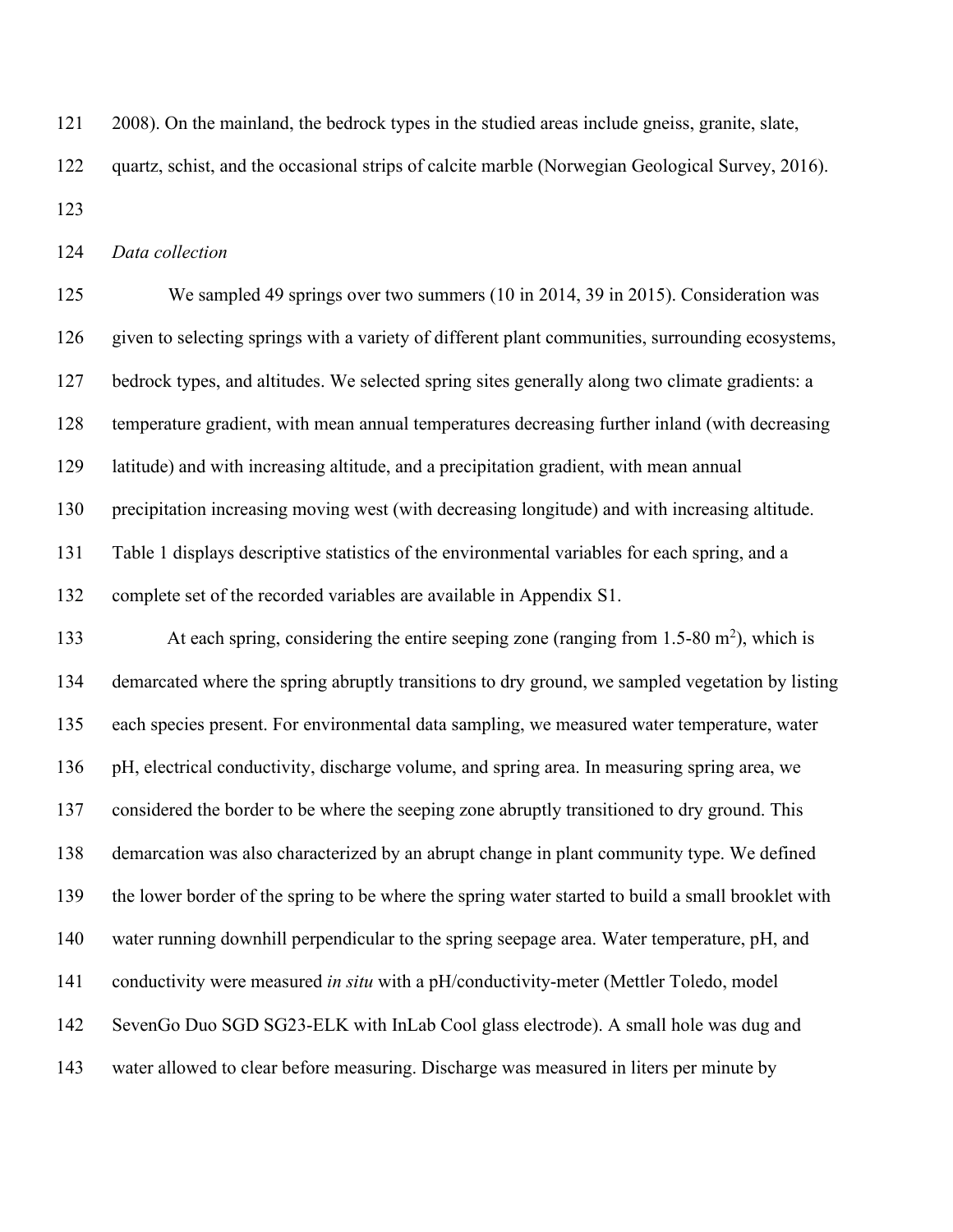144 measuring the time it took to fill a 0.5 or 1 L bucket, and then we translated the units to  $L/s$ . Altitude and coordinates were taken in the field with a GPS receiver (Garmin model eTrex Vista HCx). Climate data, including mean seasonal temperature and mean total annual precipitation, were downloaded from Norwegian Meteorological Institute maps covering the normal period from 1961 to 1990. For the ten sites visited in 2014, area was not recorded, so this variable was excluded from further analyses. Plot area does not have a significant effect on analysis and 150 classification of fen vegetation as long as plots are 1 m<sup>2</sup> or larger (Peterka *et al.*, 2020). A full list of species present in the springs can be found in Appendix S2. Nomenclature of species follows Lid and Lid (2005) for vascular plants and Damsholt (2002) for liverworts and Smith (2004) for mosses.

#### *Data processing*

 We used a partial canonical correspondence analysis (pCCA, cca(.) function in the R 'vegan' package) to calculate the amount of variation in species composition that was explained by the environmental variables sorted into three main groups: water quality, which includes hydrophysical (water temperature, electrical conductivity, and discharge), and hydrochemical variables (water pH), spatial (altitude, latitude, and longitude), and climatic (mean annual temperature, mean summer temperature, and total annual precipitation). Overall, we performed three pCCA analyses: the first with all environmental variables individually, the second simplified with four selected variables, and the third for matrix and wetland species with the three main groups of environmental variables. The 'Condition' term was used to partial out the effects of different variable groups on each other. The variables of individual mean seasonal temperature and precipitation were excluded because they correlated highly with the annual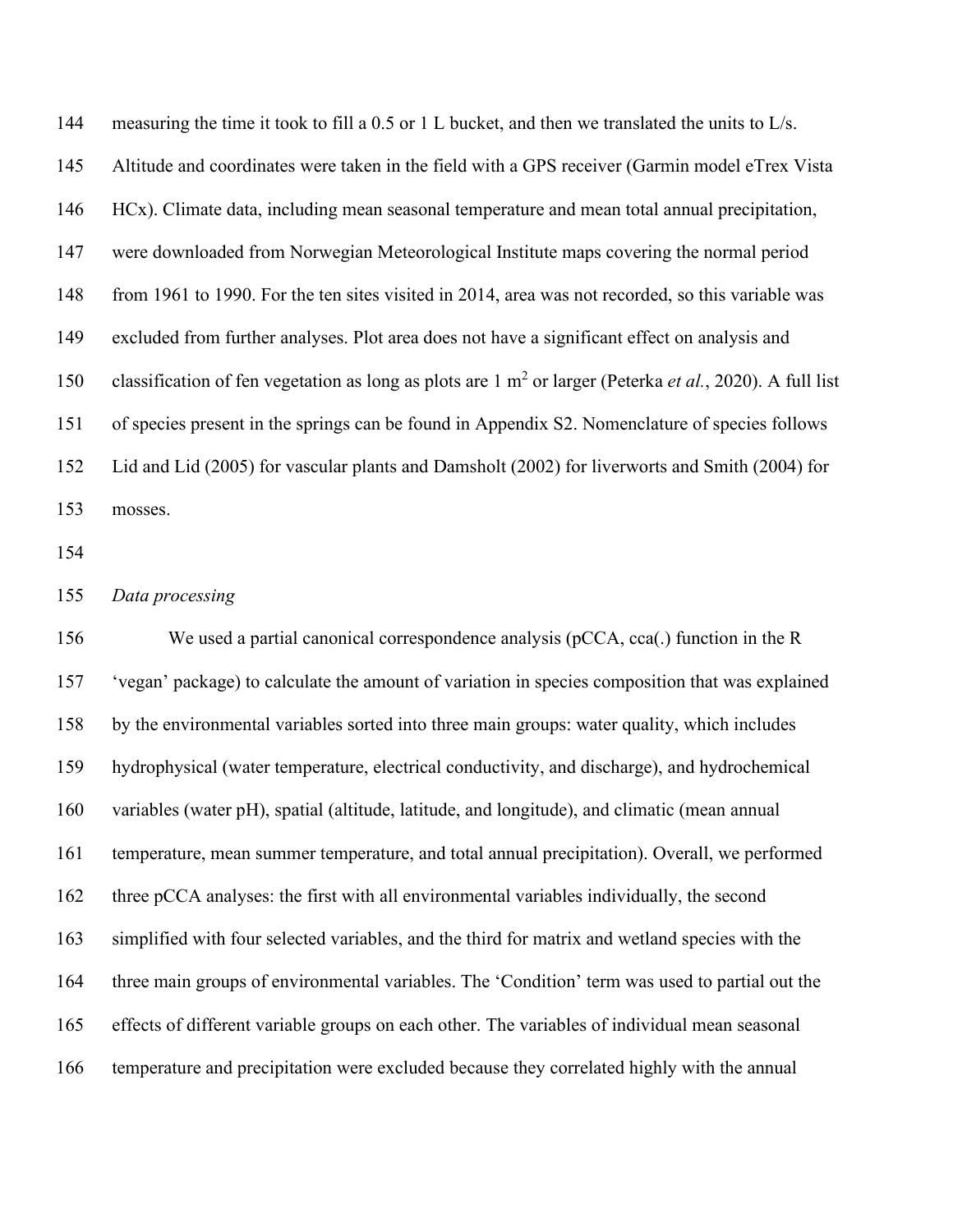167 means  $(r \ge 0.7, p \le 0.05)$ . The exception was mean summer temperature, which was included in 168 the analyses because it did not correlate as highly with the mean annual temperature ( $r = 0.68$ ,  $p$ )  $169 \quad \textless 0.001$ ).

 We limited the species used in the analysis to those with eight or more presence observations in order to reduce the noise caused by species with few observations. We chose the cut-off at eight observations because moving from seven to eight resulted in a large improvement in the amount of variation that the model explained, while still balancing a desire to keep a greater number of species in the analysis. Reducing the dataset further to nine or ten observations only resulted in small percentage increases in variation explained. The original dataset consisted of 235 species, of which 127 were vascular plants and 105 were bryophytes. We continued with the 54 species that had eight or more observations, consisting of 34 vascular plants and 20 bryophytes.

 We tested each of the environmental variables with a logarithmic transformation to ascertain if a more normal distribution could be achieved. This was the case only for water temperature, conductivity, and mean summer temperature, so we continued with these three variables under log transformation and left the remaining variables untransformed. Water pH did not need a transformation because it is already a log-transformed variable. A transformation was not needed for the species data because it was already in binomial (presence/absence) format.

185 After the initial pCCA, we further narrowed down variables to use in a simplified model in order to explain the maximum amount of species composition variation with fewer variables. All of the environmental variables were tested pairwise, and one was excluded from each pair 188 with a significantly high correlation ( $r \ge 0.7$ ,  $p \le 0.05$ ). In most cases, the selected variable from each pair was chosen based on its ability to explain more of the variation in species composition.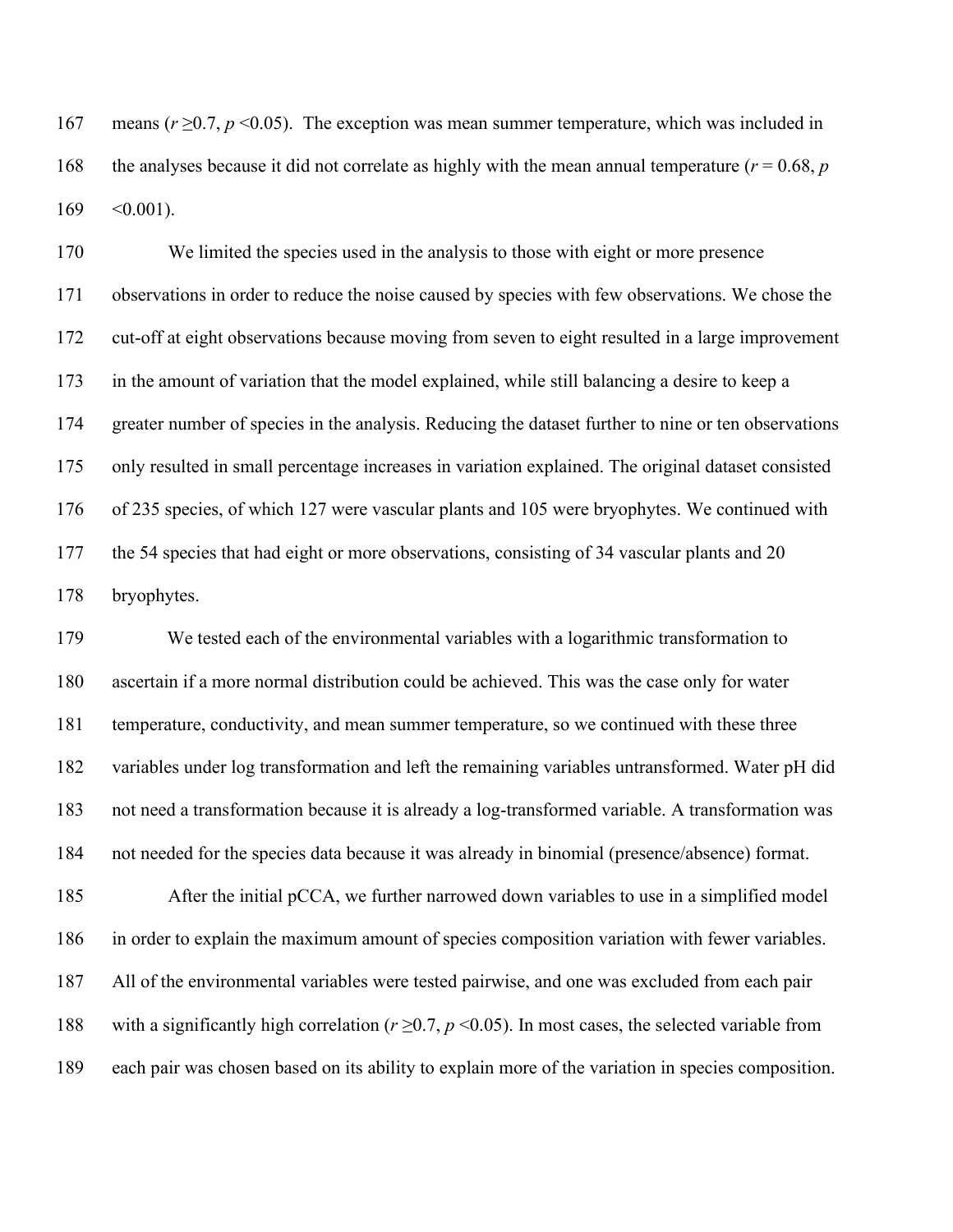In one case, we decided which variable to keep based on ecological significance. Longitude alone explained more variation (6.88%) than mean total annual precipitation (4.93%), but we chose to keep mean total annual precipitation because it was the more relevant variable in order to study the relationship between species composition and climatic conditions. Our final, simplified pCCA model consisted of four environmental variables: altitude, pH, mean annual temperature, and mean total annual precipitation.

 Lastly, we performed pCCA separately on species separated into two groups: general matrix species (*n*=26) and typical wetland species (*n*=28). Species were classified based on moisture indicator values, which indicate the soil moisture conditions that a plant species prefers -- low values (1-3) indicate a preference for dry soils, middle values (4-7) indicate a preference for moist soils, and high values (8-12) indicate a preference for wet soils or aquatic conditions (Ellenberg *et al.*, 1992; Hill *et al.*, 1999; Tutin *et al.*, 2001; Hill *et al.*, 2007). Species with a value of 7 or less were considered general matrix species, and species with a value of 8 or greater were considered typical wetland species. This method of classification means that the typical wetland species group will include species with high moisture values that are not actually spring specialists but that prefer water-saturated habitats, such as typical mire species. However, springs often appear as islands within drier habitats, so the occurrence of wet habitat-dependent species is likely to largely depend on the presence of springs for our species sample. All analyses were 208 run using R 3.1.1 statistical software (R Core Team, 2014).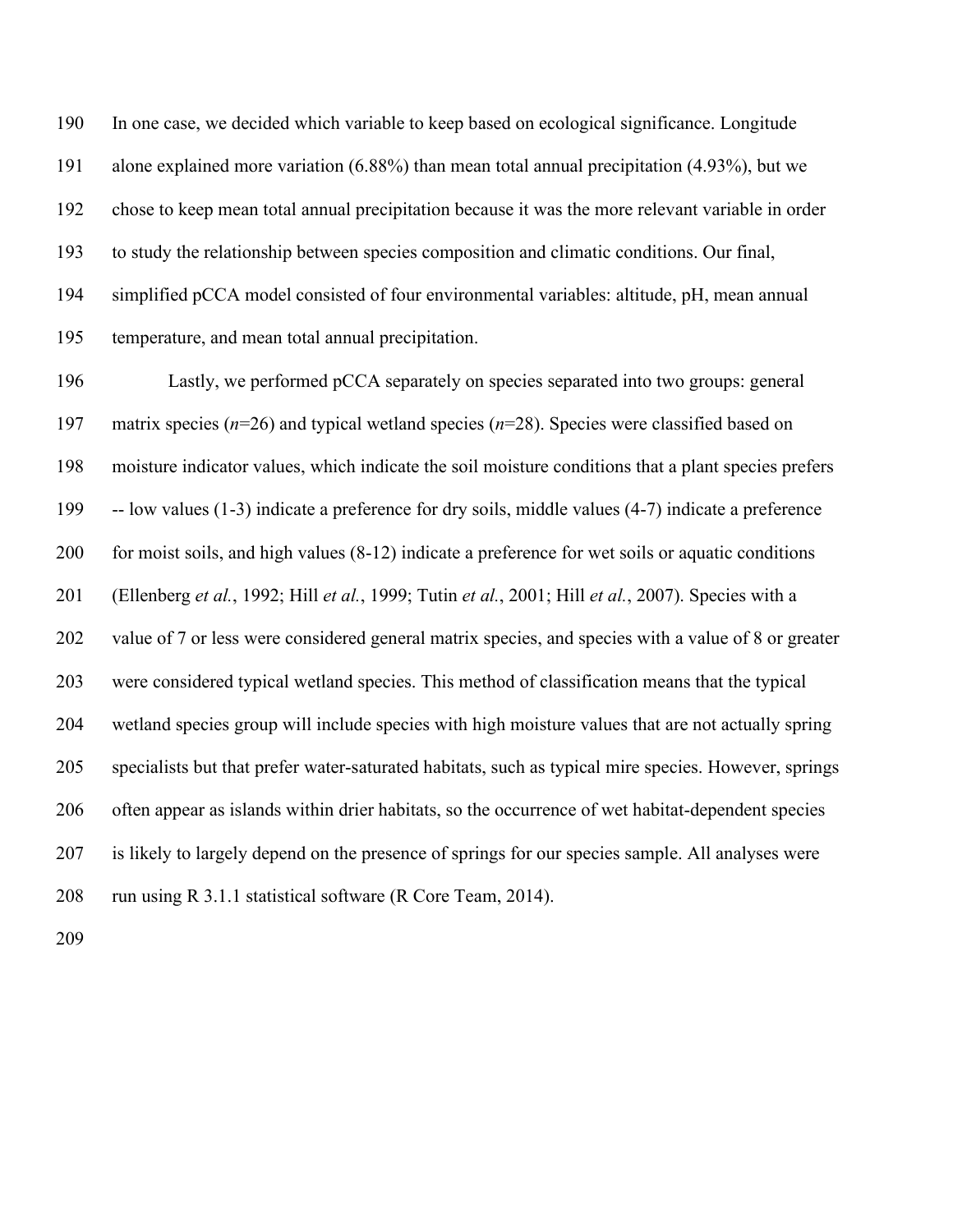## **Results**

## *Patterns and drivers of species composition*

 The total amount of variation explained by all ten variables in the pCCA was 41.76%. The analysis revealed that the climatic variables (mean annual temperature, mean summer temperature, and mean total annual precipitation) are most important in determining species composition: they explained 26.62% of the variation (Fig. 2). The water quality variables (water temperature, water pH, electrical conductivity, and discharge) explained the next largest amount (26.14%), and the spatial variables (altitude, latitude, and longitude) explained the smallest amount (21.53%). There was a large amount of overlap between all three groups (11.58%) and also solely between the groups of water quality and climatic variables (6.84%; Fig 2).

 When looking at the effects of individual variables, the most influential variable was altitude, which explained 10.93% of the variation in species composition and 3.28% with the overlapping effects of the other nine variables removed. The second most influential variable was mean summer temperature, which explained 9.25% of the variation and 2.87% with the effects of the other variables removed.

 For the simplified pCCA, the first axis corresponded strongly to the altitudinal gradient and the second axis to the pH gradient, with components of mean annual temperature and mean total annual precipitation in both axes (Fig. 3). Individual species differed in their responses to these environmental gradients, with some species strongly associated with one or two variables (e.g. *Saxifraga aizoides* strongly associated with water pH and *Saxifraga cernua* strongly associated with altitude).

*Differences between general matrix species and typical wetland species*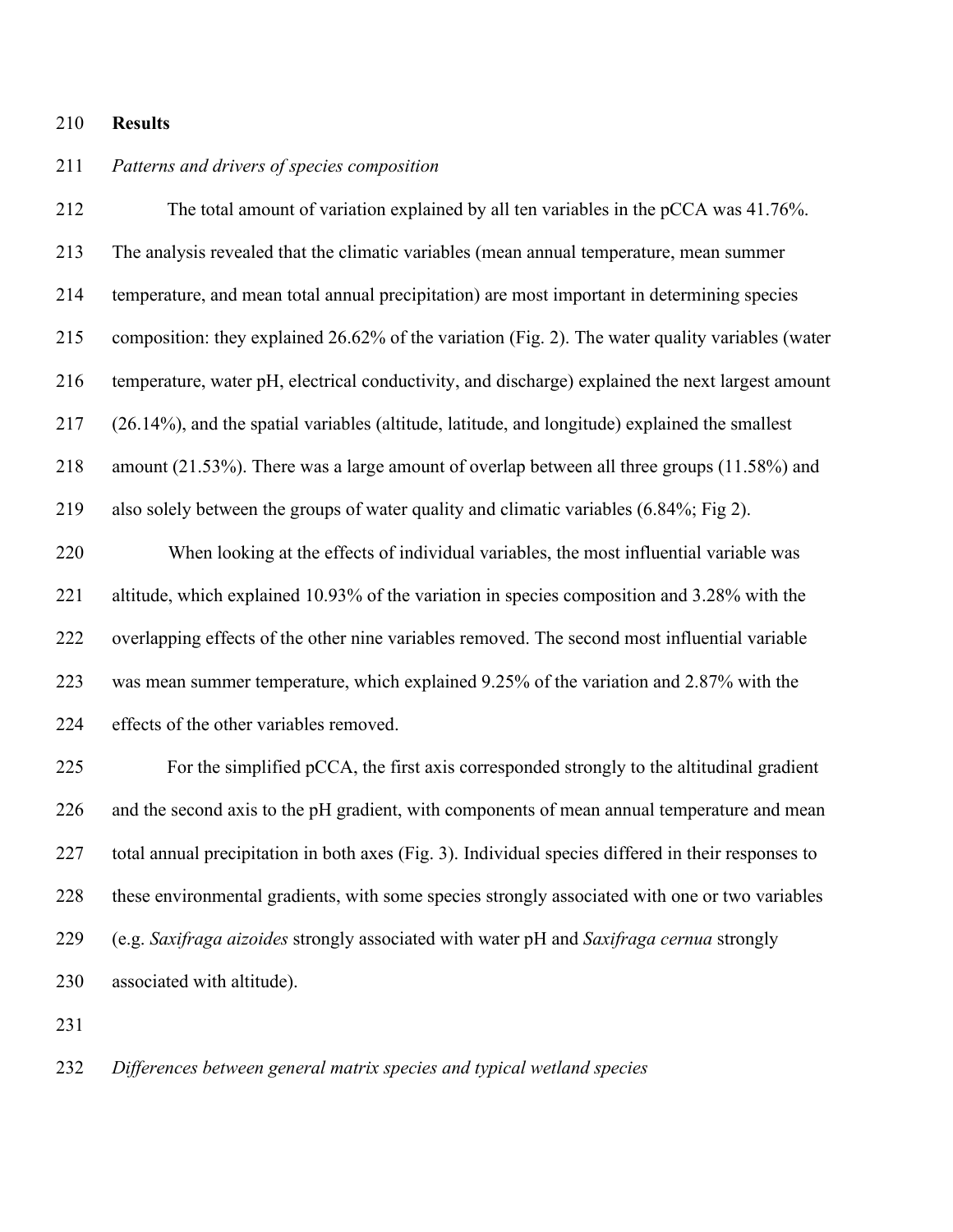| 233 | When separating the species into matrix and wetland species, the importance of the                    |
|-----|-------------------------------------------------------------------------------------------------------|
| 234 | groups of environmental variables remained the same, but to differing extents. For matrix             |
| 235 | species, climatic variables were found to be the most determinant for species composition             |
| 236 | $(27.26\%)$ , followed closely by water quality variables $(26.40\%)$ and then spatial variables      |
| 237 | (24.87%; Fig. 4A). For typical wetland species, the climatic variables remained the most              |
| 238 | determinant $(24.42\%)$ , followed again by water quality variables $(24.13\%)$ and spatial variables |
| 239 | (16.27%; Fig. 4B). However, for the typical wetland species, the amount of variation explained        |
| 240 | by the spatial variables was smaller than for matrix species.                                         |
|     |                                                                                                       |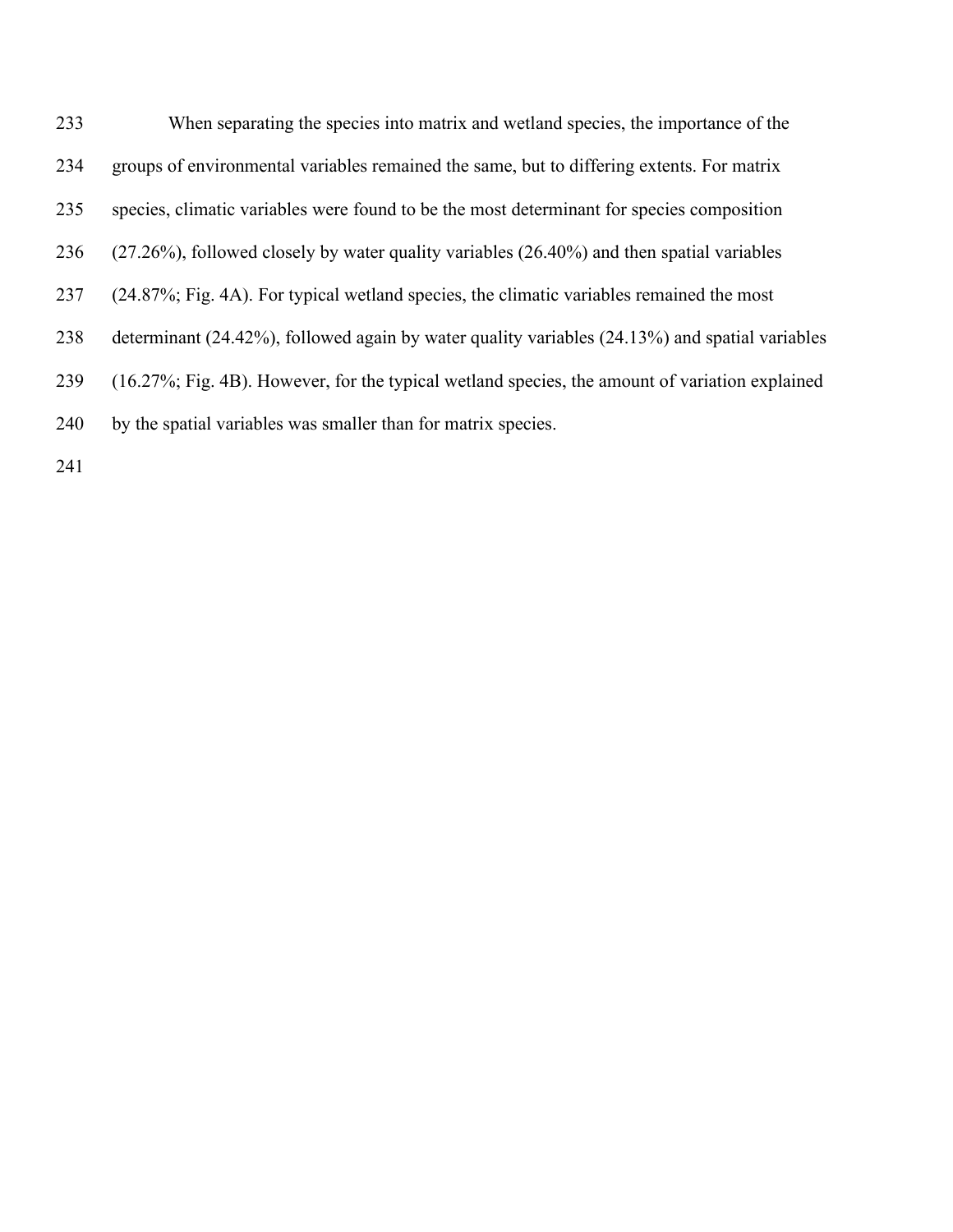#### **Discussion**

## *Effects of environmental variables on spring species composition*

 This study found that climatic variables, as a group, are the most important in determining species composition, followed closely by the water quality variables. However, the difference in our study between climatic and water quality variables was relatively small. The importance of climatic variables in determining species composition is particularly noteworthy as the Subarctic mainland of Norway is projected to experience increased temperatures and precipitation with the progression of climate change (Hassel *et al.*, 2010; Øseth, 2007; Haugen and Iversen, 2008; Førland *et al.*, 2009; Kirtman *et al.*, 2013; Norwegian Meteorological Institute, 2015; CliC/AMAP/IASC, 2016). Most previous studies looked at environmental variables individually, generally focusing on water quality and spatial variables (Hájková *et al.*, 2006; Sekulová *et al.*, 2011; Ilmonen *et al.*, 2012; Kapfer *et al.*, 2012, Spitale *et al.*, 2012). One of the studies that did compare variables in groups, Audorff *et al.* (2011), did not include climatic variables, but similarly found water quality variables to be more determinant than spatial variables.

 When looking at individual variables, we found that altitude was the most important environmental variable in determining species composition of the total vegetation studied, followed by summer temperature. This finding is different from several other studies that found pH to be the most important factor (e.g. Audorff *et al.*, 2011; Spitale *et al.*, 2012). These studies also reported altitude as second most important (e.g. Spitale *et al.*, 2012; Schweiger *et al.*, 2015b) or did not include altitude (e.g. Ilmonen *et al.*, 2012). Conductivity may be an important factor, particularly for bryophytes (Kapfer *et al.*, 2012). Low-conductivity springs, like most of those included in our study, often host high biodiversity species assemblages (Cantonati *et al.*,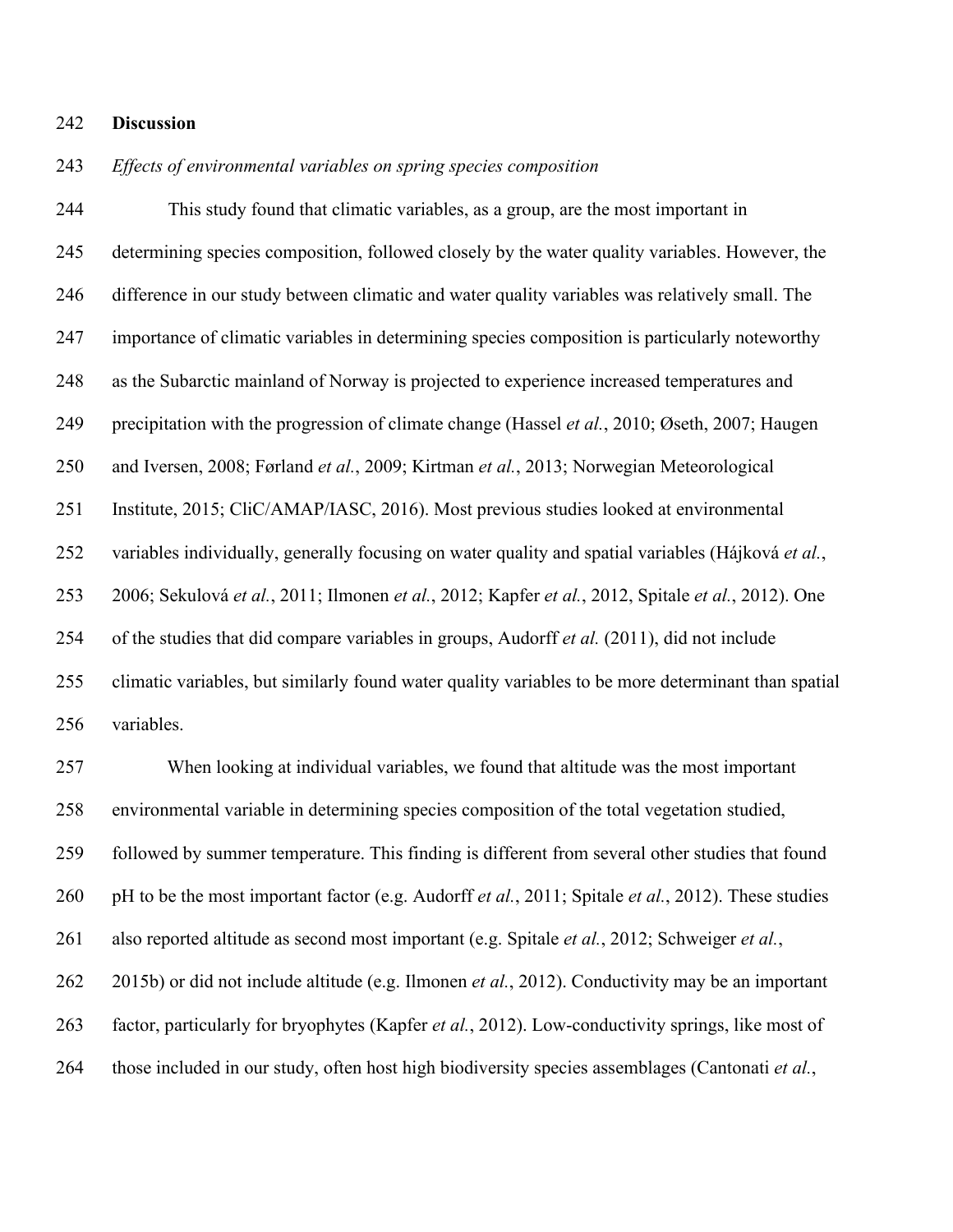| 265 | 2009; Cantonati and Lange-Bertalot, 2011). We found that conductivity was only a moderately-           |
|-----|--------------------------------------------------------------------------------------------------------|
| 266 | important driver of species composition (and it was excluded from most analyses because of its         |
| 267 | high correlation with pH). Audorff et al. (2011) grouped pH with other hydrochemical variables         |
| 268 | and found that this group was more important than the spatial variables, including altitude.           |
| 269 | Another study found pH, altitude, and also shading to be the most important factors for                |
| 270 | bryophytes (Spitale et al., 2012). In contrast, although we did not measure shading, the birch         |
| 271 | forests surrounding the studied springs in Northern Norway were in general relatively open, and        |
| 272 | we expect light to be less of a limiting factor. Overall, most studies found altitude and pH to be     |
| 273 | among the most important factors for mire and spring vegetation (e.g. Hájková et al., 2006;            |
| 274 | Audorff et al., 2011; Spitale et al., 2012; Schweiger et al., 2015b; Peterka et al., 2017).            |
| 275 | One of the few studies to include mean temperature found that it was a significant                     |
| 276 | explanatory variable only for vascular plants in the Western Carpathians, Slovakia (Sekulová et        |
| 277 | al., 2012). In contrast, in our study, pH ranked behind mean summer temperature, even when the         |
| 278 | effects of altitude and other variables were removed. This difference may be due to our study          |
| 279 | sites being colder than most other studied springs. In a warmer region, the mean summer                |
| 280 | temperature may be high enough that most or all summer days are warm enough for plant growth           |
| 281 | (e.g. Audorff et al., 2011; Horsák et al., 2018), in contrast to Norway, where the mean summer         |
| 282 | temperature may be more limiting because some days are too cold for growth (i.e., number of            |
| 283 | growing degree days with temperatures $>5^{\circ}$ C is drastically reduced). Thus, summer temperature |
| 284 | and the shorter growing season in the Subarctic may become more important.                             |
| 285 | While studies may disagree over the order of importance of environmental variables,                    |
| 286 | there is more consensus on the reasons for the variables' influences. Altitude is likely critical      |
| 287 | because of its correlation with temperature (Cantonati et al., 2006). Our data show a strong           |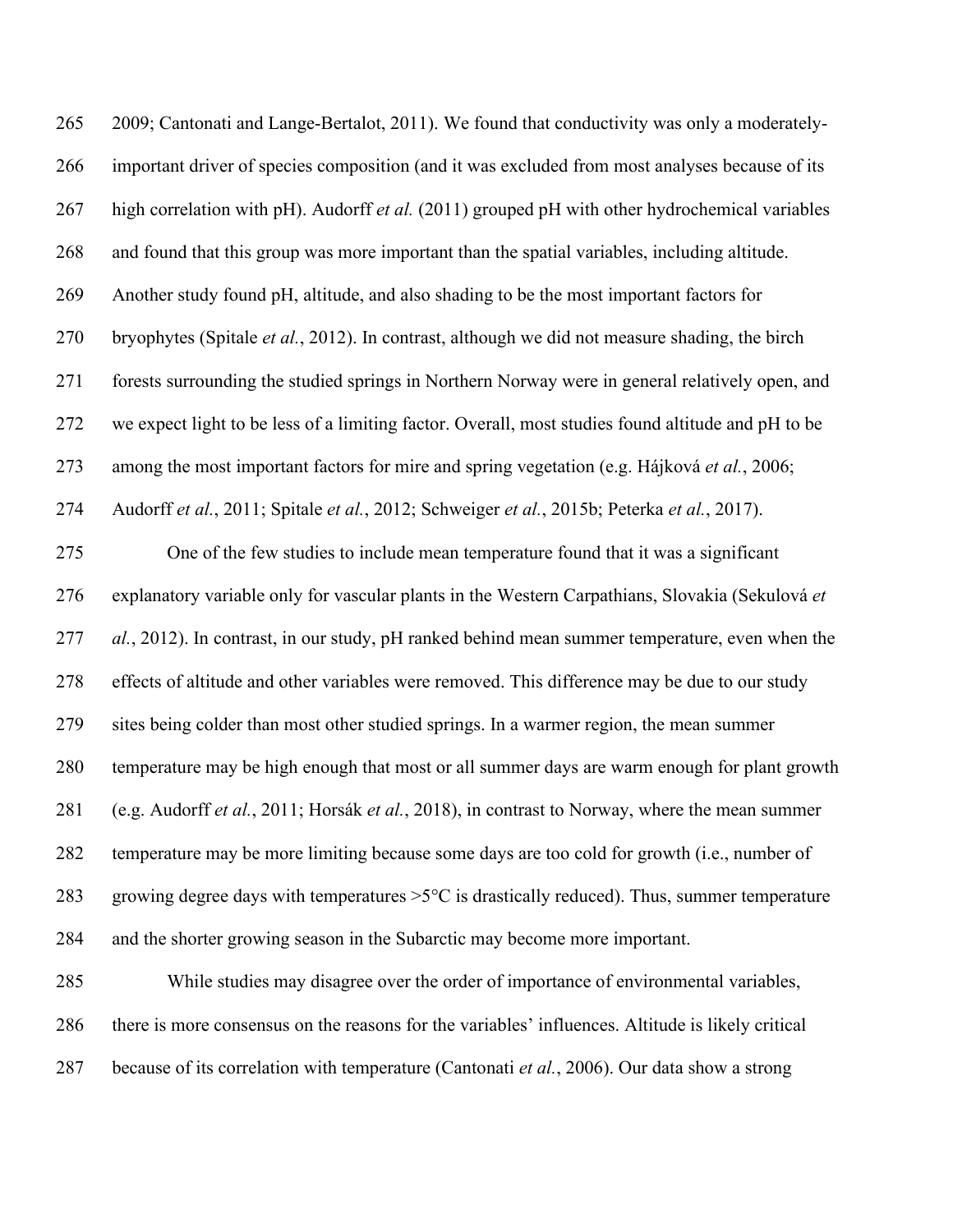correlation between altitude and both mean annual temperature and mean summer temperature. The latter is important because the short summer is the primary growing season for plants in the Subarctic, and summer temperature is a major limiting factor for plant growth in the region (Callaghan, 2005). July temperature has been shown to explain 95% of variation in vascular species richness in the Canadian Arctic (Rannie, 1986), thus reinforcing the importance of temperature to Arctic and Subarctic plants during the limited growing season. On the other hand, many studies agree that the importance of pH lies in its link to nutrient availability, both increasing the uptake of nutrients necessary for growth (e.g. nitrogen, phosphate, potassium, magnesium; Beierkuhnlein and Gräsle, 1998; Wheeler and Proctor, 2000; Hájek *et al.*, 2002; Hájková and Hájek, 2008; Strohbach *et al.*, 2009; Audorff *et al.*, 2011; Vicherová *et al.*, 2015) as well as nutrients that can be toxic to bryophytes (e.g. calcium, aluminum, iron; Clymo, 1973; Vicherová *et al.*, 2015; Tyler and Olsson, 2016). This factor may be particularly important to plants in the Subarctic, where nutrient availability is generally low (Callaghan, 2005). In the Venn diagram, there is a large amount of overlap – about half of the variation explained by each – between the spatial and climatic variables. This is likely to be at least partially a result of the study design following a climatic gradient from the coast to inland. In addition, precipitation correlates with longitude, increasing the overlap between the spatial and climatic variables.

*Species-specific relations to the environmental gradients*

 We found that species differ in their response to the environmental gradients considered in this study. For example, *Saxifraga aizoides, Palustriella falcata* and *Campylium stellatum* were strongly associated with water pH. This finding aligns well with their being calciphilic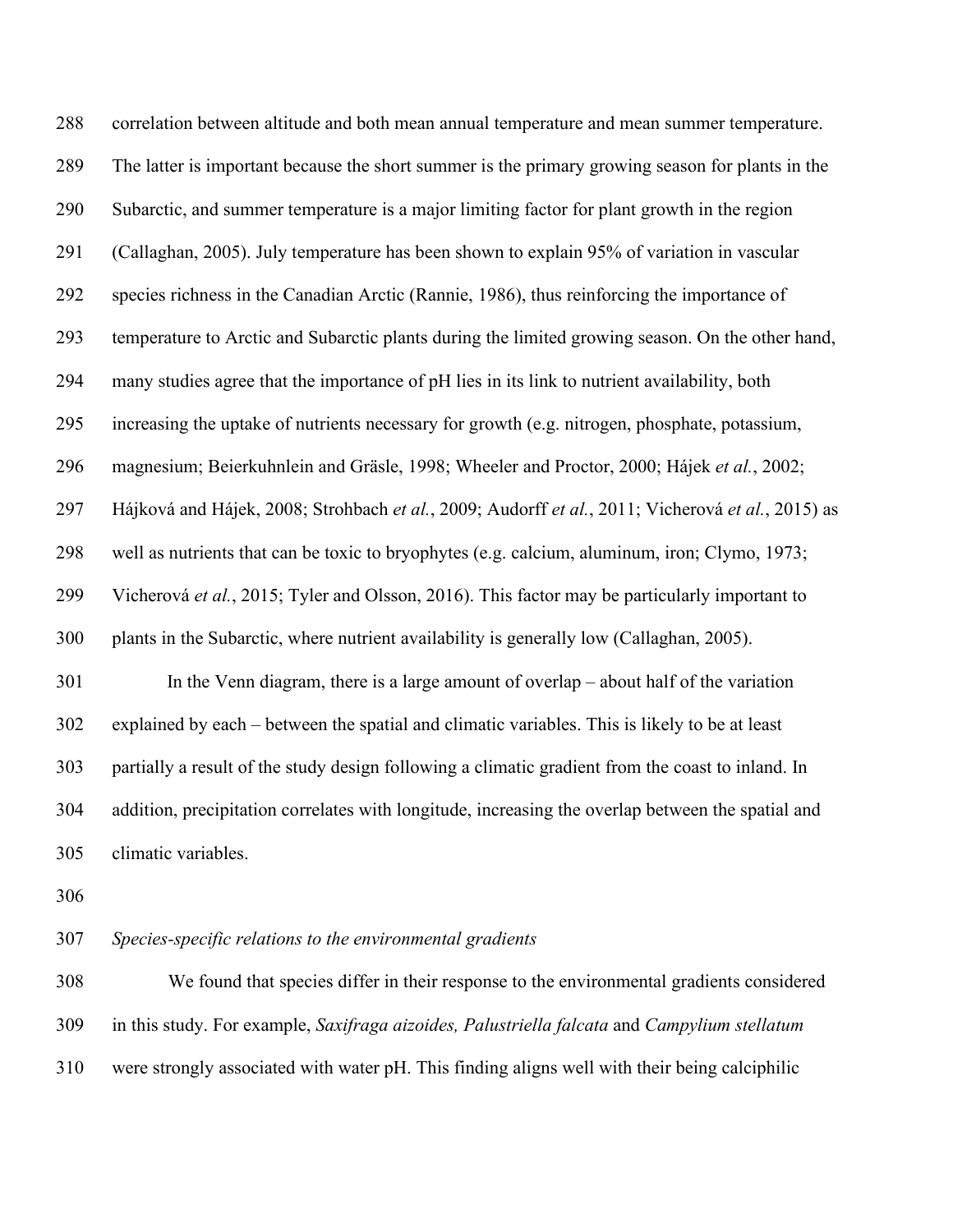species (Peterka *et al.*, 2017), and thus strongly influenced by the surrounding soil and water pH. *Saxifraga cernua* is strongly associated with altitude, and this species is typically found at high altitudes or high latitudes in the springs studied. Species like *Solidago virgaurea* and *Salix glauca* are associated with both temperature and precipitation, which indicates that they are largely influenced by the local climate. A few species found exclusively in springs, including *Epilobium alsinifolium*, *Philonotis fontana*, and *Pohlia wahlenbergii* (Fremstad, 1997), were not strongly associated with altitude, temperature, precipitation, or pH. For other spring-exclusive species, temperature (*Philonotis seriata*) or precipitation (*Scapania uliginosa*) was most important. These findings confirm known traits for many species, elucidate the most determinant factors in other species, and highlight a few spring-exclusive species whose presence may be determined by other, unmeasured variables.

## *Wetland species and matrix species*

 Climatic variables remained the most important when the species were split into groups of matrix species and wetland species, indicating a sensitivity to changes in climatic conditions. Water quality variables also remained a close second for both groups. These results differ from the findings of Horsáková *et al.* (2018), which identified significant differences between matrix species and specialist fen species; they found that the species composition of matrix derived species was principally driven by waterlogging and pH, whereas geographical location and pH were most important for fen specialists. However, our definition of wetland species differs, including all wetland specialists, whereas Horsáková *et al.* (2018) dealt specifically with fen specialists. In addition, we did not include waterlogging in our study, so perhaps the lack of this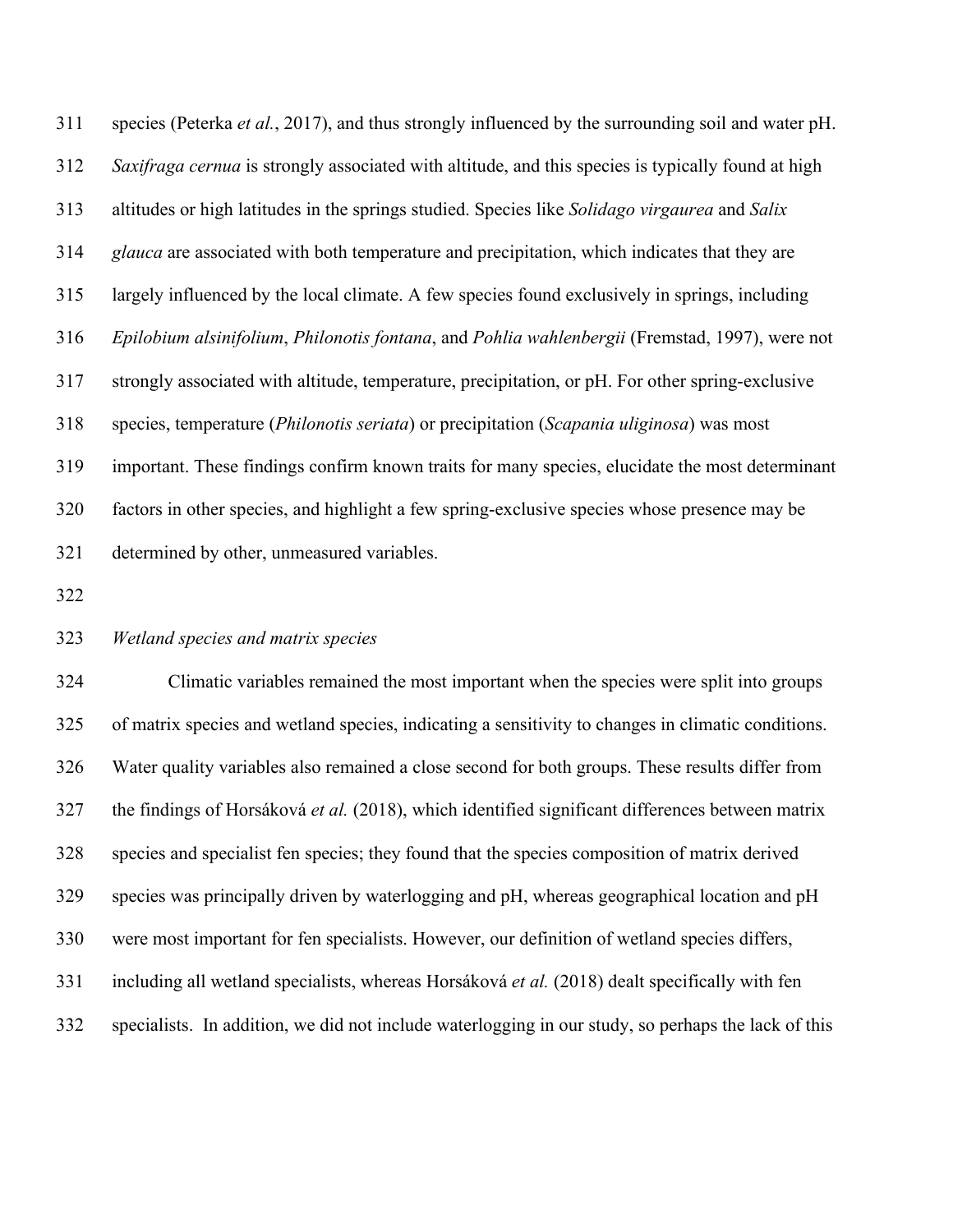variable explains our finding that general matrix species and typical wetland species composition is similarly driven by climatic and water quality factors.

 The main difference we found between matrix and wetland species was in how much variation in species composition was explained by the spatial variables: it was less for the wetland species than for the matrix species. This may be because the occurrence of wetland species may depend more upon unmeasured spatial factors that control spring location, such as the underlying geology, topography, land use, and hydrology, rather than altitude, latitude, and longitude, which were studied here.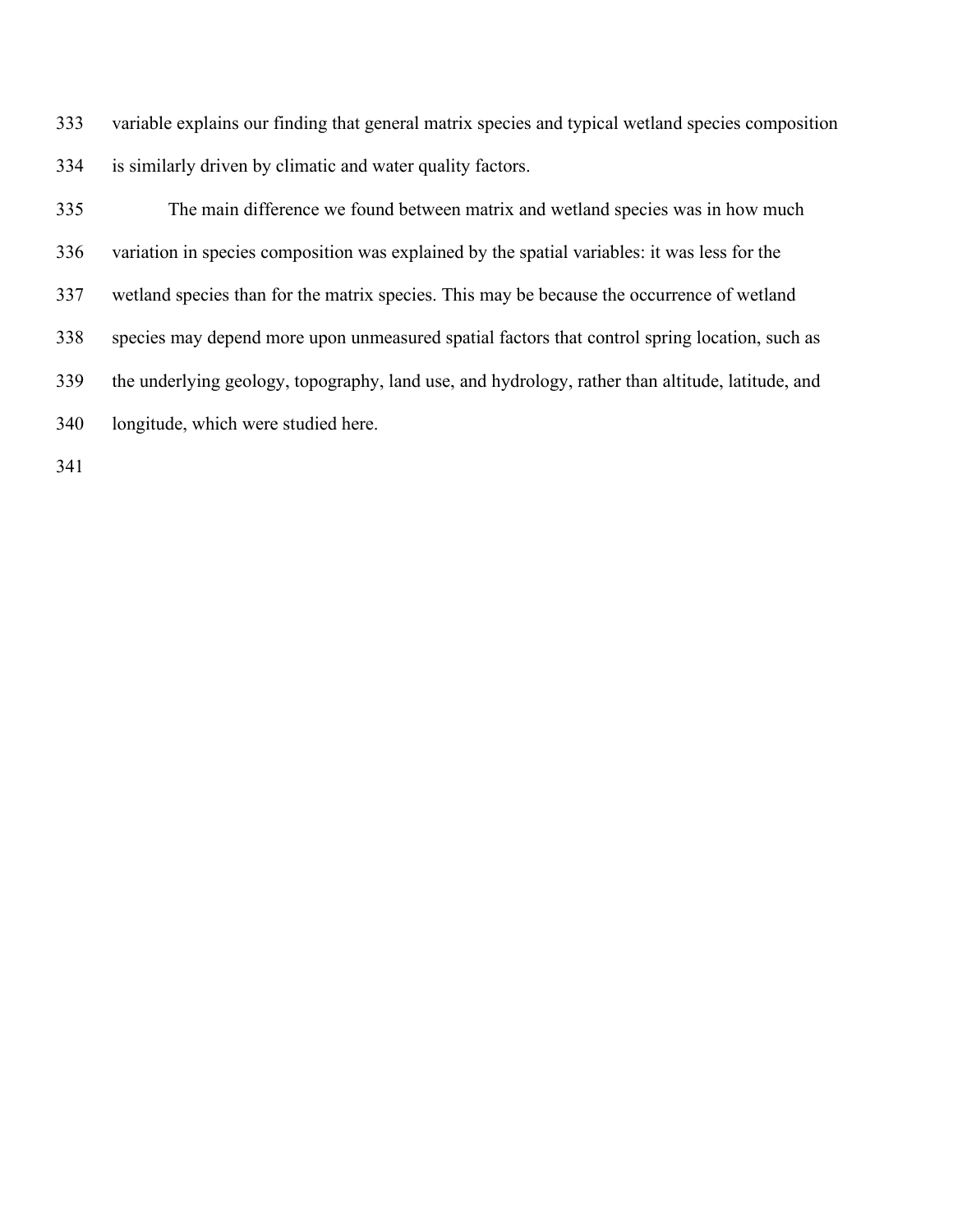## **Conclusion**

 This study found the species composition of Subarctic springs (both total vegetation and separated into wetland and matrix species) to be almost equally explained by the groups of climatic and water quality variables, closely followed by the spatial variables. As climate change progresses, the Subarctic mainland of Norway is projected to experience increased temperatures and precipitation. The current altitudinal location of a species may affect its ability to shift to higher altitudes as a consequence of climate warming, for example, if it is already located at the highest-altitude spring location or if there are no suitable spring sites located at nearby higher altitudes. Altitude, which was found to be the individual variable most important for species composition, may therefore be a limiting factor for spring species in adapting to climate change. Spatial variables were found to be less important for typical wetland species. This reflects a novel finding and improves our understanding of the factors that influence species composition in Subarctic springs.

#### **Acknowledgements:**

 We would like to thank the U.S.-Norway Fulbright Office and the Fram Center for support and funding.

#### **Author contributions:**

 J.K. conceived of the research idea; J.K. and T.K.M. collected data; J.K., K.H. and T.K.M. identified species; T.K.M. and E.H. performed statistical analyses; T.K.M. and J.K. wrote the paper; all authors commented on the manuscript.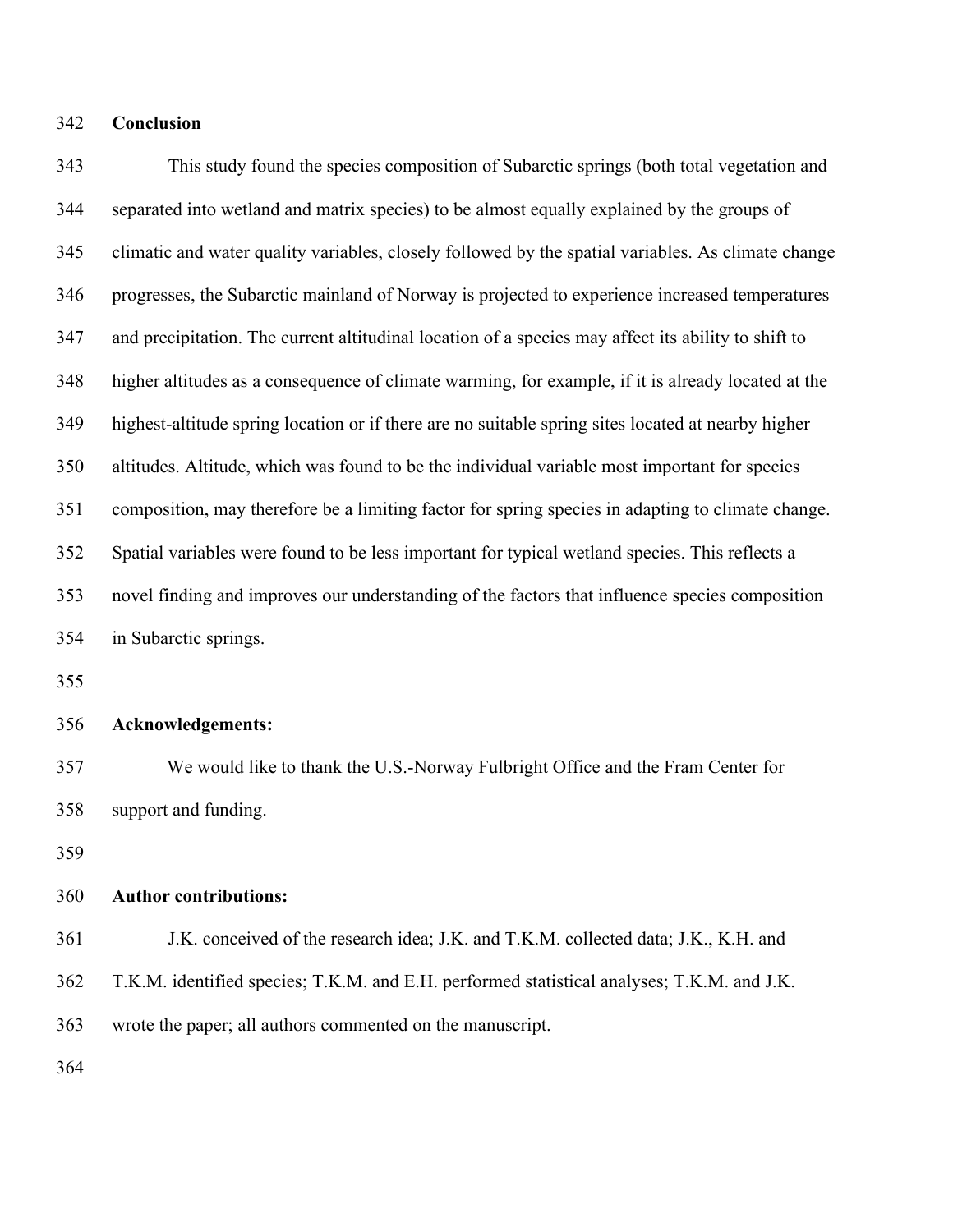# **Data availability statement:**

All data will be made available on Open Science Framework.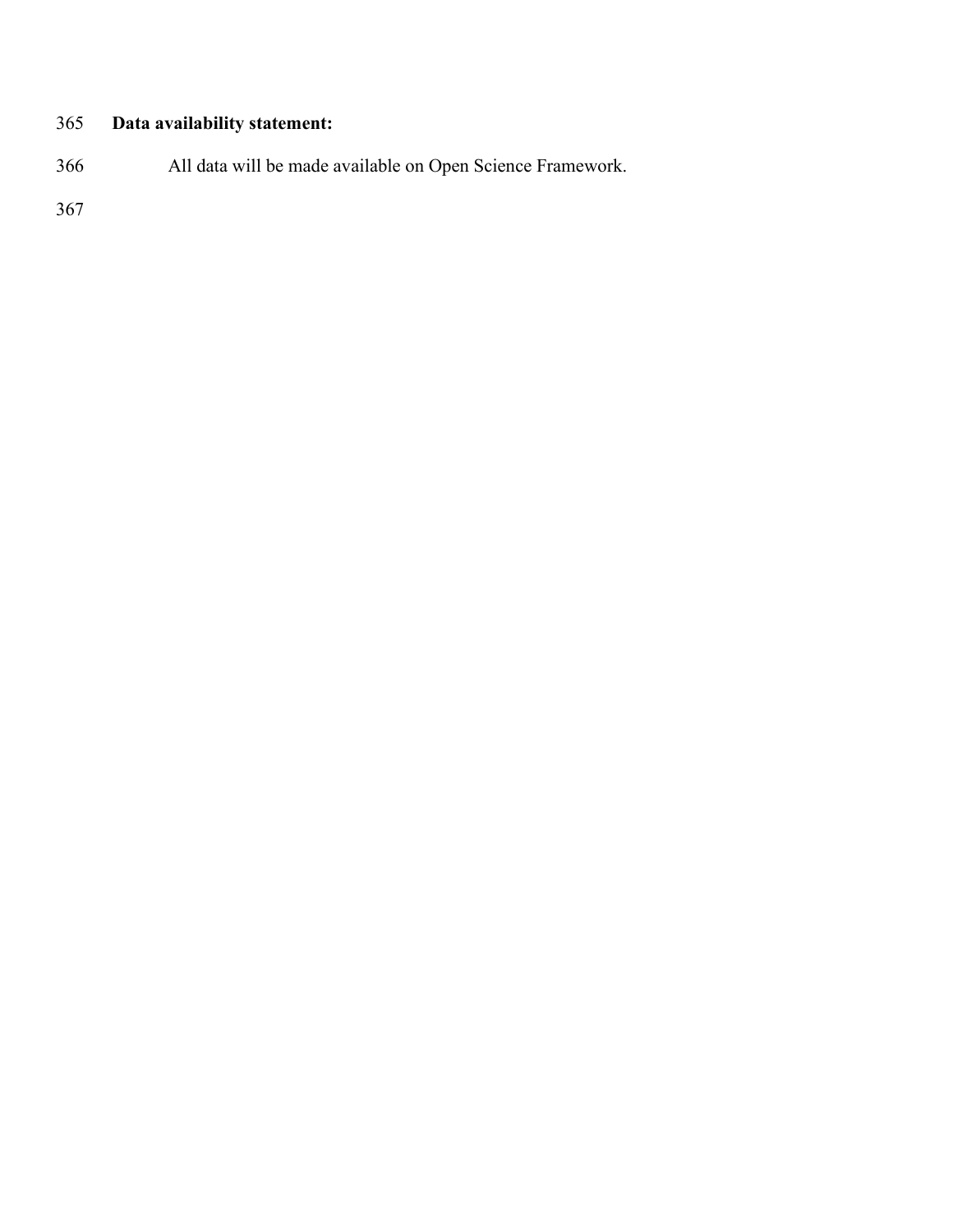- Audorff, V., Kapfer, J. and Beierkuhnlein, C. (2011) The role of hydrological and spatial factors
- for the vegetation of Central European springs. *Journal of Limnology, 70* (Supplement
- 1), 9-22.
- Beierkuhnlein, C. and Gräsle, W. (1998) The influence of light regime and water chemistry on
- the structure of forest spring vegetation. In: Botosaneanu, L. (ed.) *Studies in*
- *crenobiology: the biology of springs and springbrooks*, pp. 9-22. Backhuys Publishers, Leiden, Netherlands.
- Callaghan, T.V. (2005) Arctic tundra and polar desert ecosystems. In: *Arctic Climate Impact*
- *Assessment (ACIA).* Cambridge University Press, Cambridge, UK.
- Cantonati, M. and Lange-Bertalot, H. (2011) Diatom monitors of close-to-pristine, very-low alkalinity habitats: three new *Eunotia* species from springs in Nature Parks of the south-eastern Alps. *Journal of Limnology, 70,* 209–221.
- Cantonati, M., Füreder, L., Gerecke, R., Jüttner, I. and Cox, E.J. (2012) Crenic habitats, hotspots
- for freshwater biodiversity conservations: toward an understanding of their ecology.
- *Freshwater Science, 31*(2), 463-480.
- Cantonati, M., Gerecke, R. and Bertuzzi, E. (2006) Springs of the Alps sensitive ecosystems to environmental change: from biodiversity to long-term studies. *Hydrobiologia, 562,* 59- 96.
- Cantonati, M., Gerecke, R., Jüttner, I. and Cox, E.J. (eds.) (2011) Springs: neglected key habitats for biodiversity conservation. *Journal of Limnology, 70* (Supplement 1), 1-1.
- Cantonati, M., Poikane, S., Pringle, C.M., Stevens, L.E., Turak, E., Heino, J. et al. (2020)
- Characteristics, main impacts, and stewardship of natural and artificial freshwater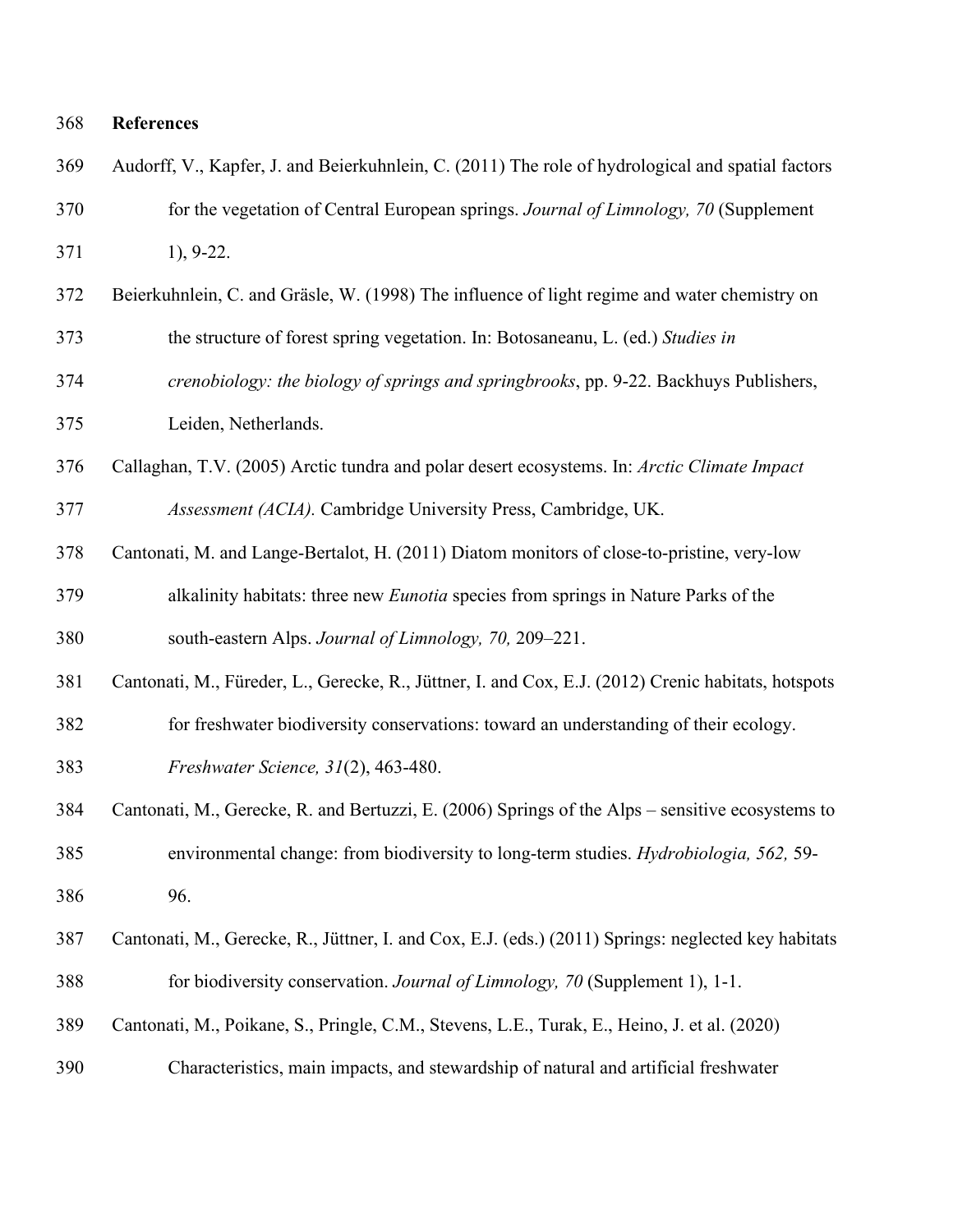| 391 | environments: Consequences for biodiversity conservation. Water, 12(1), 260.                   |  |  |  |  |
|-----|------------------------------------------------------------------------------------------------|--|--|--|--|
| 392 | Cantonati, M., Van de Vijver, B. and Lange-Bertalot, H. (2009) Microfissurata gen. nov.        |  |  |  |  |
| 393 | (Bacillariophyta), a new diatom genus from dystrophic and intermittently-wet terrestrial       |  |  |  |  |
| 394 | habitats. Journal of Phycology, 45, 732-741.                                                   |  |  |  |  |
| 395 | CliC/AMAP/IASC. (2016) The Arctic freshwater system in a changing climate. WCRP                |  |  |  |  |
| 396 | Climate and Cryosphere (CliC) Project, Arctic Monitoring and Assessment                        |  |  |  |  |
| 397 | Programme (AMAP), International Arctic Science Committee (IASC). Narayana                      |  |  |  |  |
| 398 | Press, Gylling, Odder, Denmark.                                                                |  |  |  |  |
| 399 | Clymo, R.S. (1973) The growth of Sphagnum: some effects of environment. Journal of Ecology,    |  |  |  |  |
| 400 | $61(3)$ , 849-869.                                                                             |  |  |  |  |
| 401 | Dahl, E. (1957) Rondane: Mountain vegetation in south Norway and its relationship to the       |  |  |  |  |
| 402 | environment. Norske videnskaps-akademi i Oslo Mathematisk-naturvidenskapelig klasse            |  |  |  |  |
| 403 | Skrifter 3, 1-374.                                                                             |  |  |  |  |
| 404 | Damsholt, K. (2002) Illustrated Flora of Nordic Liverworts and Hornworts. Nordic Bryological   |  |  |  |  |
| 405 | Society, Lund, Sweden.                                                                         |  |  |  |  |
| 406 | Du Rietz, G.E. (1921) The methodological basis of modern plant sociology (German).             |  |  |  |  |
| 407 | Dissertation, University of Uppsala, Uppsala.                                                  |  |  |  |  |
| 408 | Dudgeon, D., Arthington, A.H., Gessner, M.O., Kawabata, Z., Knowler, D., Lévêque, C. et al.    |  |  |  |  |
| 409 | (2006) Freshwater biodiversity: importance, threats, status, and conservation challenges.      |  |  |  |  |
| 410 | Biological Reviews, 81, 163-182.                                                               |  |  |  |  |
| 411 | Ellenberg, H., Weber, H.E., Düll, R., Wirth, V., Werner, W. and Paulissen, D. (1992) Indicator |  |  |  |  |
| 412 | values of plants in Central Europe (German). Scripta geobotanica, 18, 1-248.                   |  |  |  |  |
| 413 | Fremstad, E. (1997) Vegetation types in Norway (Norwegian). NINA Temahefte, 12, 1-279.         |  |  |  |  |
|     |                                                                                                |  |  |  |  |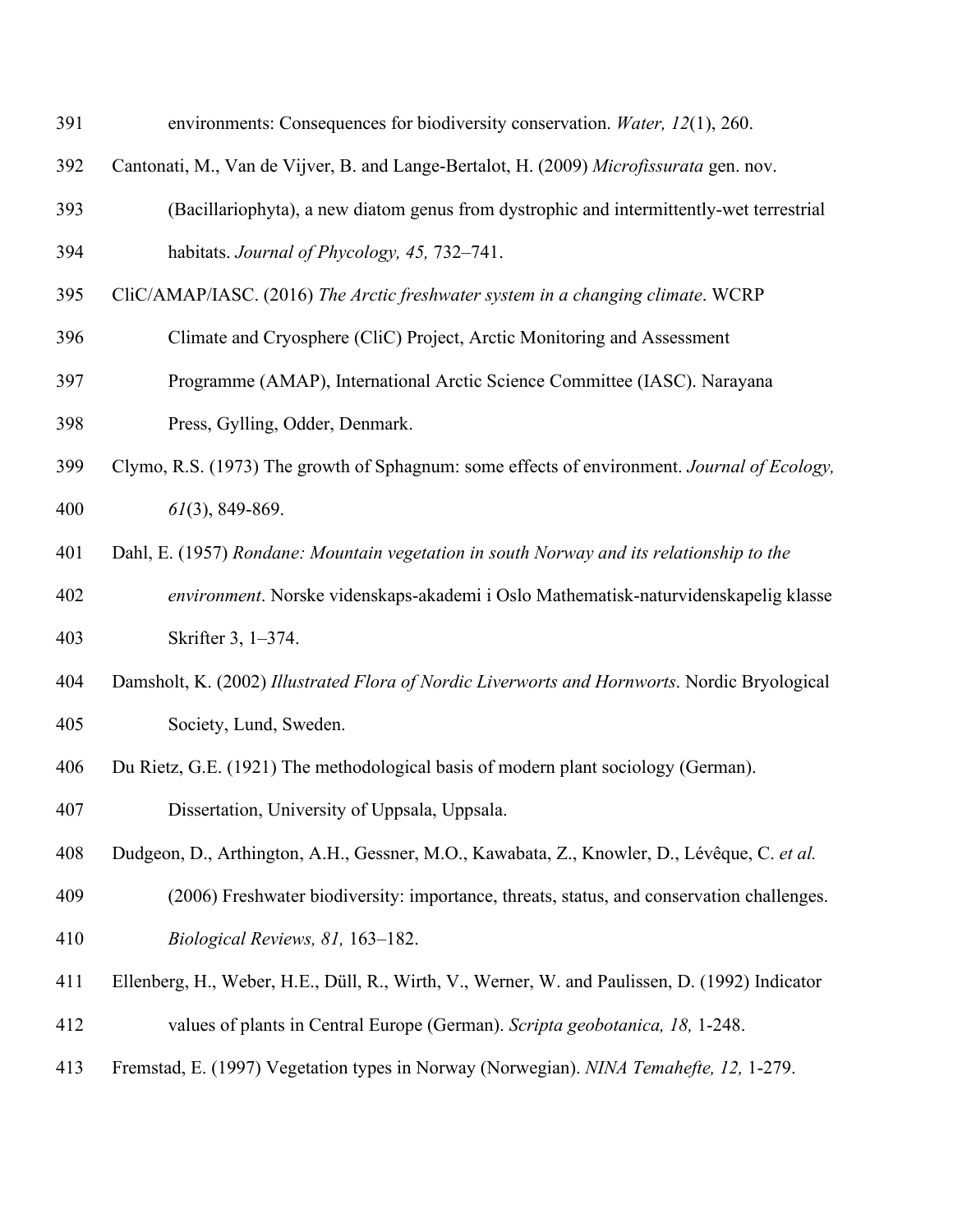| 414 | Førland, E.J., Benestad, R.E., Flatøy, F., Hanssen-Bauer, I., Haugen, J.E., Isaksen, K. et al. |  |  |  |  |
|-----|------------------------------------------------------------------------------------------------|--|--|--|--|
| 415 | (2009) Report Series 128: Climate development in North Norway and the                          |  |  |  |  |
| 416 | Svalbard region during 1900-2100. Norweigian Polar Institute, NorACIA.                         |  |  |  |  |
| 417 | Gerecke, R., Cantonati, M., Spitale, D., Stur, E. and Wiedenbrug, S. (2011) The challenges of  |  |  |  |  |
| 418 | long-term ecological research in springs in the northern and southern Alps: indicator          |  |  |  |  |
| 419 | groups, habitat diversity, and medium term change. Journal of Limnology, 70                    |  |  |  |  |
| 420 | (Supplement 1), 168-187.                                                                       |  |  |  |  |
| 421 | Glazier, D.S. (2012) Temperature affects food-chain length and macroinvertebrate species       |  |  |  |  |
| 422 | richness in spring ecosystems. Freshwater Science, 31, 575–585.                                |  |  |  |  |
| 423 | Hájek, M., Hekera, P. and Hájková, P. (2002) Spring fen vegetation and water chemistry in the  |  |  |  |  |
| 424 | Western Carpathian flysch zone. Folia Geobotanica, 37, 205-224.                                |  |  |  |  |
| 425 | Hájková, P. and Hájek, M. (2008) Shifts in the ecological behaviour of plant species between   |  |  |  |  |
| 426 | two distant regions: evidence from the base richness gradient in mires. Journal of             |  |  |  |  |
| 427 | Biogeography, 35, 282-294.                                                                     |  |  |  |  |
| 428 | Hájková, P., Hájek, M., and Apostolova, I. (2006) Diversity of wetland vegetation in the       |  |  |  |  |
| 429 | Bulgarian high mountains, main gradients and context-dependence of the pH role. Plant          |  |  |  |  |
| 430 | Ecology, $184(1)$ , 111-130.                                                                   |  |  |  |  |
| 431 | Hassel, K., Blom, H.H., Flatberg, K.I., Halvorsen, R. and Johnsen, J.I. (2010) Mosses:         |  |  |  |  |
| 432 | Anthocerophyta, Marchantiophyta, Bryophyta (Norwegian). In: Kålås, J.A., Viken, Å.,            |  |  |  |  |
| 433 | Henriksen, S. and Skjelseth, S. (eds.) The 2010 Norwegian Red List for Species.                |  |  |  |  |
| 434 | Norwegian Biodiversity Information Centre, Norway.                                             |  |  |  |  |
| 435 | Haugen, J.E. and Iversen, T. (2008) Response in extremes of daily precipitation and wind       |  |  |  |  |
| 436 | from a downscaled multi-model ensemble of anthropogenic global climate change                  |  |  |  |  |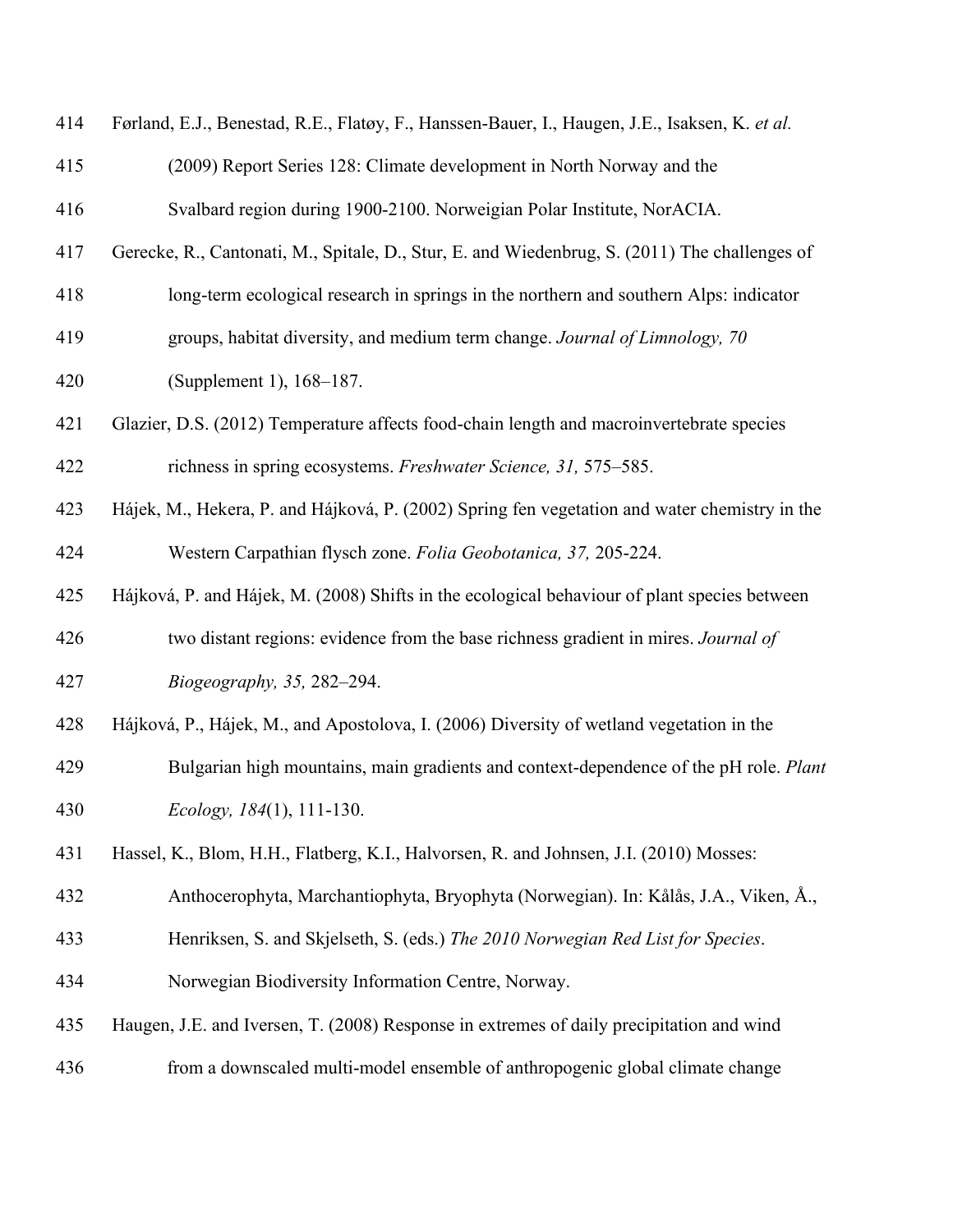- scenarios. *Tellus A, 60*(3), 411-426.
- Hill, M.O., Mountford, J.O., Roy, D.B. and Bunce, R.G.H. (1999) Technical Annex: Ellenberg's
- indicator values for British plants. In: *ECOFACT Volume 2b*, pp. 13-44, Centre for
- Ecology & Hydrology, UK.
- Hill, M.O., Preston, C.D, Bosanquet, S.D.S and Roy, D.B. (2007) *BRYOATT Attributes of British*
- *and Irish Mosses, Liverworts, and Hornworts: With Information on Native Status, Size,*
- *Life Form, Life History, Geography and Habitat*. NERC Centre for Ecology &
- Hydrology and Countryside Council for Wales, UK.
- Hobbie, J.E. (1984) Polar limnology. In: Taub, F.B. (ed.) *Lakes and Reservoirs*, pp. 63-104. Elsevier.
- Horsáková, V., Hájek, M., Hájková, P. Dítě, D. and Horsák, M. (2018) Principal factors controlling the species richness of European fens differ between habitat specialists and matrix-derived species. *Diversity and Distributions, 24,* 742–754.
- Ilmonen, J., Mykrä, H., Virtanen, T., Paasivirta, L. and Muotka, T. (2012) Responses of spring
- macroinvertebrate and bryophyte communities to habitat modification: community
- composition, species richness, and red-listed species. *Freshwater Science, 31*(2), 657- 667.
- Kapfer, J., Audorff, V., Beierkuhnlein, C. and Hertel, E. (2012) Do bryophytes show a stronger
- response than vascular plants to interannual changes in spring water quality?
- *Freshwater Science, 31*(2), 625-635.
- Kirtman, B., Power, S.B., Adedoyin, J.A., Boer, G.J., Bojarui, R., Camilloni, I. *et al.*
- (2013) Near-term climate change: projections and predictability. In: Stocker,
- T.F., Qin, D., Plattner, G-K., Tignor, M., Allen, S.K., Boschung, J., Nauels, A., Xia, Y.,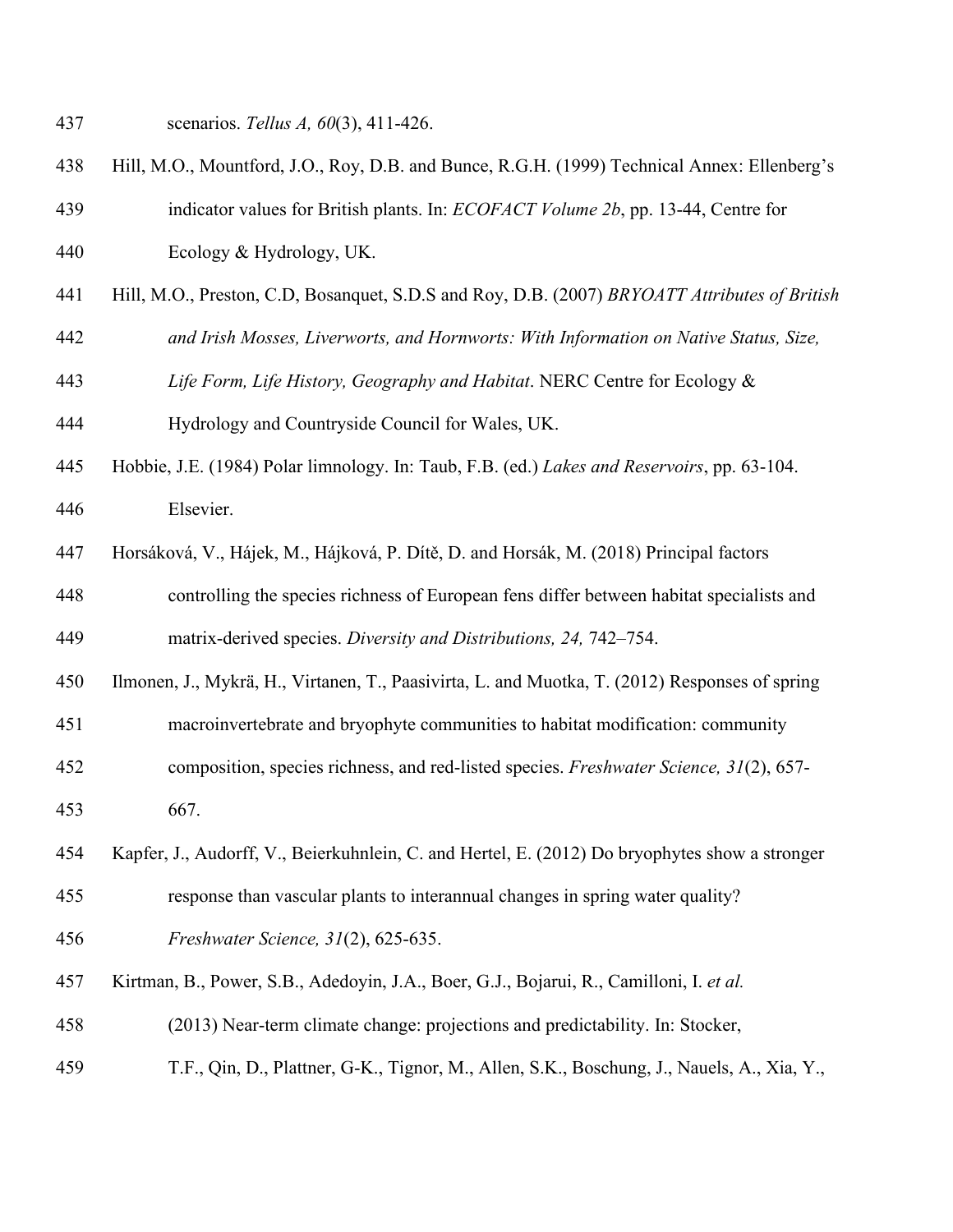| 460 | Bex, V. and Midgley, P.M. (eds.) Climate change 2013: the physical science basis.             |  |  |  |  |  |
|-----|-----------------------------------------------------------------------------------------------|--|--|--|--|--|
| 461 | Contribution of Working Group I to the Fifth Assessment Report of the Intergovernmental       |  |  |  |  |  |
| 462 | Panel on Climate Change. Cambridge University Press, Cambridge, UK and New York,              |  |  |  |  |  |
| 463 | NY, US.                                                                                       |  |  |  |  |  |
| 464 | Kottek, M., Grieser, J., Beck, C., Rudolf, B., and Rubel, F. (2006) World Map of the Köppen-  |  |  |  |  |  |
| 465 | Geiger climate classification updated. Meteorologische Zeitschrift, 15, 259-263.              |  |  |  |  |  |
| 466 | Körner, C. (1998) A re-assessment of high elevation treeline positions and their explanation. |  |  |  |  |  |
| 467 | Oecologia, 115(4), 445-459.                                                                   |  |  |  |  |  |
| 468 | Lid, J. and Lid, D.T. (2005) Norwegian Flora (Norwegian). Det Norske Samlaget, Oslo,          |  |  |  |  |  |
| 469 | Norway.                                                                                       |  |  |  |  |  |
| 470 | Lindegaard, C. (1995) Chironomidae (Diptera) of European cold springs and factors influencing |  |  |  |  |  |
| 471 | their distribution. Journal of the Kansas Entomological Society, 68(2), 108-131.              |  |  |  |  |  |
| 472 | Mjelde, M. (2011) Fresh water. In: Lindgaard, A. & Henriksen, S. (eds.) The 2011 Norwegian    |  |  |  |  |  |
| 473 | Red List for Ecosystems and Habitat Types. Norwegian Biodiversity Information                 |  |  |  |  |  |
| 474 | Center, Trondheim, Norway.                                                                    |  |  |  |  |  |
| 475 | Moen, A. (1999) National Atlas of Norway: Vegetation. Norwegian Mapping Authority,            |  |  |  |  |  |
| 476 | Hønefoss.                                                                                     |  |  |  |  |  |
| 477 | Nordhagen, R. (1943) Sikkilsdalen and Norway's mountain pastures - a plant sociological       |  |  |  |  |  |
| 478 | monograph (Norwegian). Bergens Mus. Skrifter, 22, 1-607.                                      |  |  |  |  |  |
| 479 | Norwegian Geological Survey. Accessed March 2016. Bedrock, National bedrock database          |  |  |  |  |  |
| 480 | (Norwegian) (http://geo.ngu.no/kart/berggrunn/). WGS84 Zone 33. 1:50,000.                     |  |  |  |  |  |
| 481 | Norwegian Meteorological Institute. Accessed October 2015. Map with Normal temperatures       |  |  |  |  |  |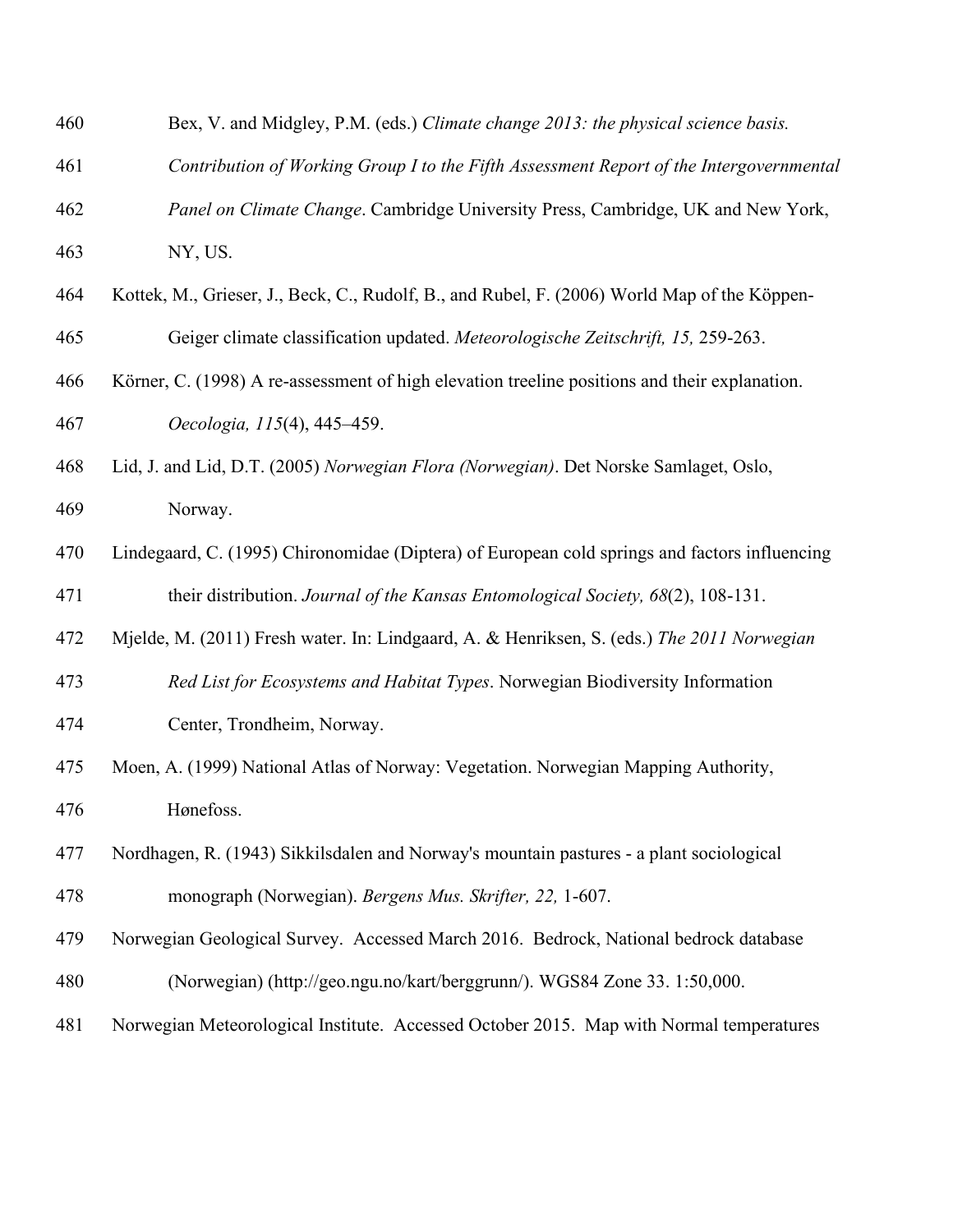- for Norway (Norwegian)
- (http://met.no/?module=Articles;action=Article.publicShow;ID=486) and
- Map with Normal rainfall for Norway (Norwegian)
- (http://met.no/Klima/Klimastatistikk/Klimanormaler/Nedbor/).
- Odum, E.P. (1971) *Fundamentals of Ecology*. 3rd ed. Saunders, Philadelphia, PA, US.
- Økland, R.H. and Bendiksen, E. (1985) The vegetation of the forest-alpine transition in Grunningsdalen, S. Norway. *Sommerfeltia, 2,* 1-224.
- Øseth, E. (2007) Report Series 136: Climate change in the Norwegian Arctic consequences for life in the north. Norweigian Polar Institute, NorACIA.
- Peterka, T., Hájek, M., Jiroušek, M., Jiménez-Alfaro, B., Aunina, L., Bergamini, A. *et al.* (2017)
- Formalized classification of European fen vegetation at the alliance level. *Applied Vegetation Science, 20,* 124–142.
- Peterka, T., Syrovátka, V., Dítě, D., Petra, H., Hrubanová, M., Jiroušek, M. *et al.* (2020) Is
- variable plot size a serious constraint in broad-scale vegetation studies? A case study on fens. *Journal of Vegetation Science,* 12885.
- Ramberg, I.B., Bryhni, I., Nøttvedt, A. and Rangnes, K. (eds.) (2008) *The making of a land:*

 *geology of Norway*, pp. 84-90. Norsk Geologisk Forening (Norwegian Geological Association), Trondheim, Norway.

- Rannie, W.F. (1986) Summer air temperature and number of vascular species in Arctic Canada. *Arctic, 39,* 133-137.
- Rosenzweig, M.L. (1995) *Species diversity in space and time*. Cambridge University Press, Cambridge, UK.
- R Core Team. (2014) R: A language and environment for statistical computing. R Foundation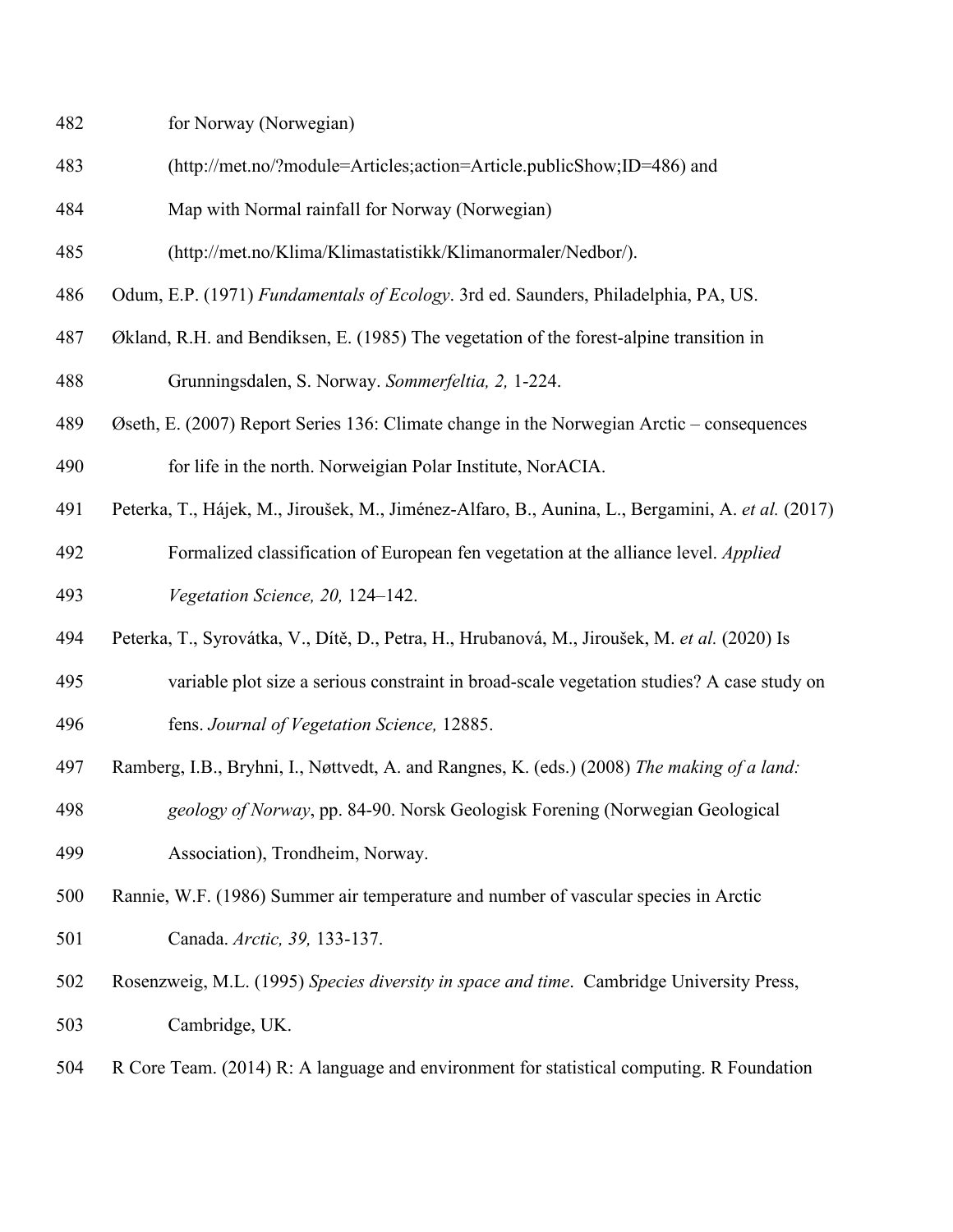| 505 | for Statistical Computing, Vienna, Austria. URL https://www.R-project.org/.                     |  |  |  |  |
|-----|-------------------------------------------------------------------------------------------------|--|--|--|--|
| 506 | Scarsbrook, M., Barquín, J. and Gray, D. (2007) New Zealand coldwater springs and their         |  |  |  |  |
| 507 | biodiversity. Science for conservation 278. Department of Conservation, Wellington,             |  |  |  |  |
| 508 | New Zealand.                                                                                    |  |  |  |  |
| 509 | Schweiger, A.H., Audorff, V. and Beierkuhnlein, C. (2015a) Salt in the wound: The interfering   |  |  |  |  |
| 510 | effect of road salt on acidified forest catchments. Science of the Total Environment,           |  |  |  |  |
| 511 | 532, 595-604.                                                                                   |  |  |  |  |
| 512 | Schweiger, A.H., Audorff, V. and Beierkuhnlein, C. (2015b) The acid taste of climate change:    |  |  |  |  |
| 513 | $20th$ century acidification is re-emerging during a climatic extreme event. <i>Ecosphere</i> , |  |  |  |  |
| 514 | 6(6), Article 94.                                                                               |  |  |  |  |
| 515 | Sekulová, L., Hájek, M., Hájková, P., Mikulášková, E. and Rozbrojová, Z. (2011) Alpine          |  |  |  |  |
| 516 | wetlands in the West Carpathians: vegetation survey and vegetation-environment                  |  |  |  |  |
| 517 | relationships. Preslia, 83, 1-24.                                                               |  |  |  |  |
| 518 | Sekulová, L., Hájek, M., Hájková, P., Mikulášková, E., Buttler, A., Syrovátka, V. et al. (2012) |  |  |  |  |
| 519 | Patterns of bryophyte and vascular plant richness in European subalpine springs. Plant          |  |  |  |  |
| 520 | Ecology, 213(2), 237-249.                                                                       |  |  |  |  |
| 521 | Smith, A.J.E. (2004) The Moss Flora of Britain and Ireland. Cambridge University Press,         |  |  |  |  |
| 522 | Cambridge, UK.                                                                                  |  |  |  |  |
| 523 | Spitale, D., Leira, M., Angeli, N. and Cantonati, M. (2012) Environmental classifications of    |  |  |  |  |
| 524 | springs of the Italian Alps and its consistency across multiple taxonomic groups.               |  |  |  |  |
| 525 | Freshwater Science, 31(2), 563-574.                                                             |  |  |  |  |
| 526 | Strohbach, M., Audorff, V. and Beierkuhnlein, C. (2009) Drivers of plant species composition in |  |  |  |  |
| 527 | siliceous spring ecosystems: groundwater chemistry, catchment traits or spatial                 |  |  |  |  |
|     |                                                                                                 |  |  |  |  |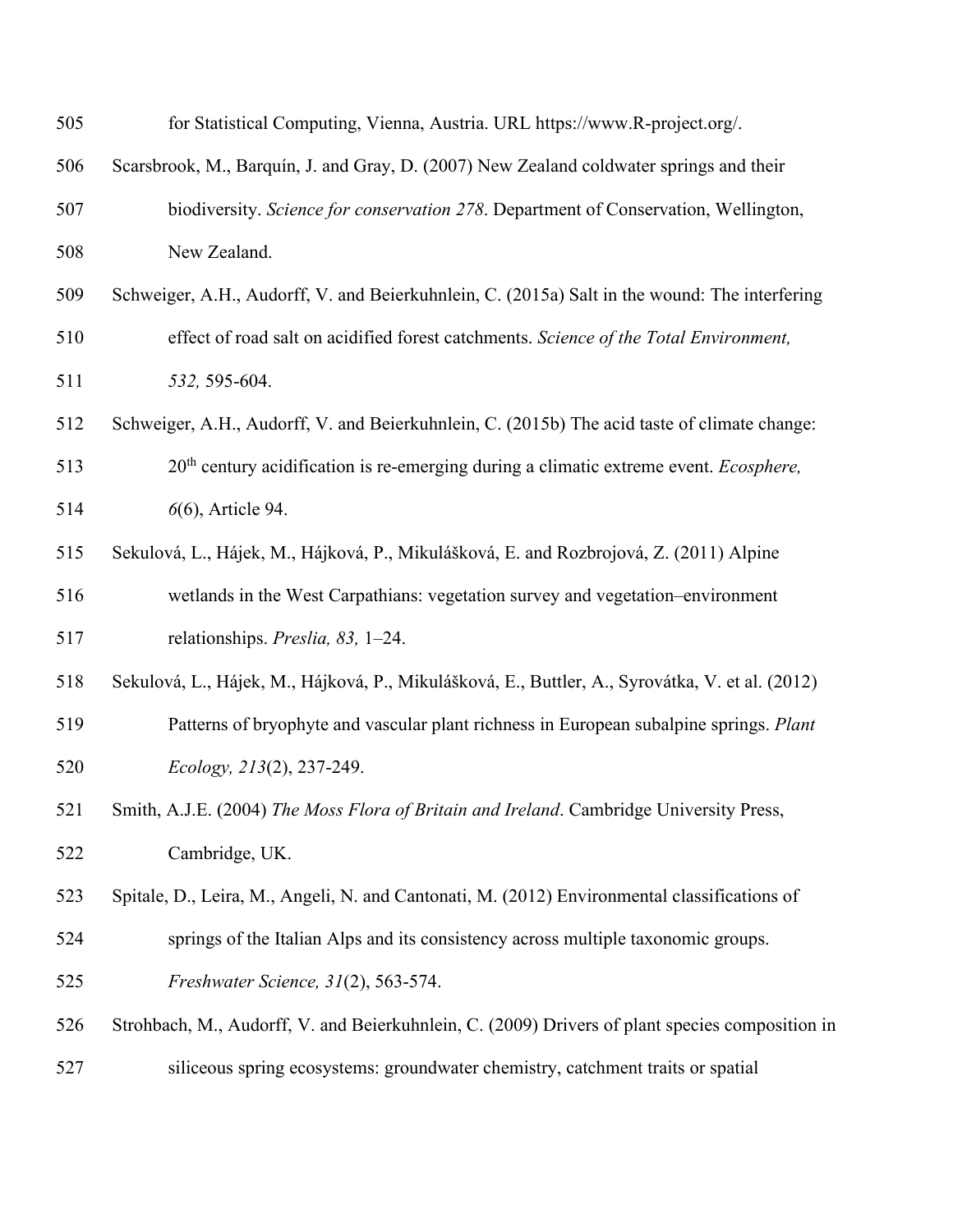- factors? *Journal of Limnology, 68,* 375-384.
- Tomaselli, M., Spitale, D. and Petraglia, A. (2011) Phytosociological and ecological study of springs in Trentino (south-eastern Alps, Italy). *Journal of Limnology, 70* (Supplement 1), 23-53.
- Tutin, T.G., Heywood, V.H., Burges, N.A., Valentine, D.H., Walters, S.M. and Moore, D.M.
- (2001) *Flora Europaea 5 Volume Set and CD-ROM Pack*. Cambridge University Press, Cambridge, UK.
- Tyler, T. and Olsson, P.A. (2016) Substrate pH ranges of south Swedish bryophytes—
- Identifying critical pH values and richness patterns. *Flora, 223,* 74–82.
- van der Kamp, G. (1995) The hydrogeology of springs in relation to the biodiversity of spring fauna: a review. *Journal of the Kansas Entomological Society, 68*(2), 4–17.
- Vicherová, E., Hájek, M. and Hájek, T. (2015) Calcium intolerance of fen mosses: Physiological
- evidence, effects of nutrient availability and successional drivers. *Perspectives in Plant*
- *Ecology, Evolution and Systematics, 17,* 347–359
- Wheeler, B.D. and Proctor, M.C.F. (2000) Ecological gradients, subdivisions and terminology of north-west European mires. *Journal of Ecology, 88,* 187-203.
- Wrona, F.J., Prowse, T.D. and Reist, J.D. (2005) Freshwater ecosystems and fisheries. In: *Arctic Climate Impact Assessment (ACIA).* Cambridge University Press, Cambridge, UK.
- Zechmeister, H. and Mucina, L. (1994) Vegetation of European springs: high-rank syntaxa of the
- Montio-Cardaminetea. *Journal of Vegetation Science, 5,* 385–402.
-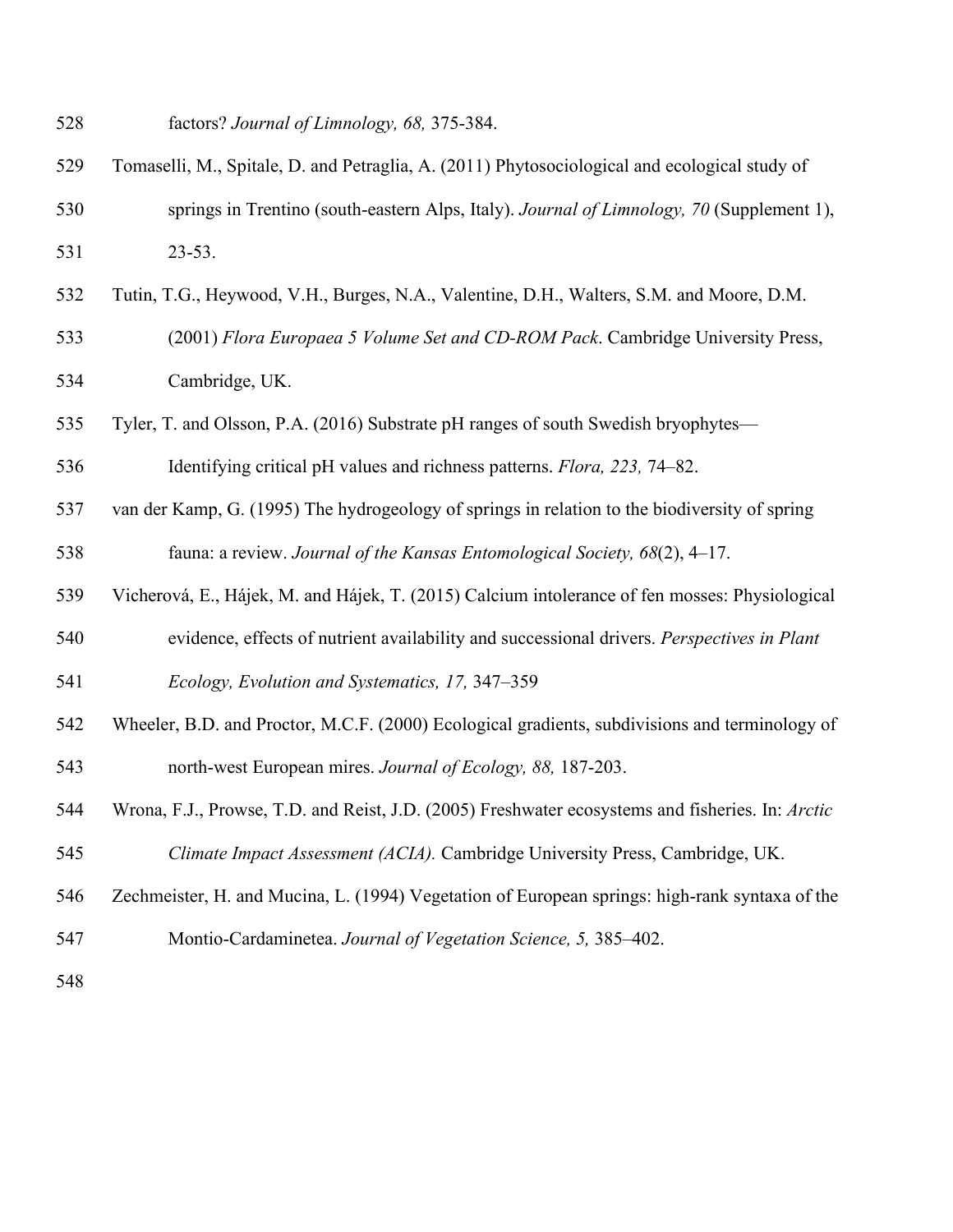549 **Tables**

550

- 551 Table 1: Descriptive statistics of the variables measured at the springs (n=49) or obtained from
- 552 Norwegian Meteorological Institute maps.

|                                                      | Minimum     | $1st$ quartile | Median      | 3rd quartile | Maximum |
|------------------------------------------------------|-------------|----------------|-------------|--------------|---------|
| Water temperature (°C)                               | 2.60        | 5.36           | 6.24        | 7.48         | 9.40    |
| pH                                                   | 5.48        | 6.31           | 6.66        | 7.42         | 8.43    |
| Electrical conductivity ( $\mu$ S cm <sup>-1</sup> ) | 14          | 38             | 54          | 109          | 354     |
| Discharge $(L s-1)$                                  | 0.005       | 0.042          | 0.083       | 0.133        | 0.500   |
| Area $(m^2)^*$                                       | 1.5         | 6              | 10          | 24           | 80      |
| Altitude (m a.s.l.)                                  | 86          | 224            | 364         | 457          | 852     |
| Latitude (°N)                                        | 69.02       | 69.12          | 69.35       | 69.51        | 69.78   |
| Longitude (°E)                                       | 18.2        | 18.59          | 18.82       | 19.7         | 20.61   |
| Total coverage (%)*                                  | 40          | 80             | 90          | 96.5         | 100     |
| Bryophyte coverage (%)*                              | 35          | 80             | 85          | 92.5         | 100     |
| Herb coverage (%)*                                   | 5           | 15             | 20          | 30           | 65      |
| Shrub and tree coverage (%)*                         | $\mathbf 0$ | $\mathbf 0$    | $\mathbf 0$ | 5.5          | 45      |
| Mean annual temperature (°C)                         | $-2.25$     | 0.04           | 0.70        | 1.34         | 2.67    |
| Mean spring temperature (°C)                         | $-4.07$     | $-1.93$        | $-0.93$     | $-0.38$      | 0.76    |
| Mean summer temperature (°C)                         | 6.87        | 7.97           | 9.48        | 9.81         | 11.27   |
| Mean autumn temperature (°C)                         | $-2.01$     | 0.15           | 0.91        | 1.48         | 3.06    |
| Mean winter temperature (°C)                         | $-10.77$    | $-8.30$        | $-6.14$     | $-4.70$      | $-2.58$ |
| Mean annual precipitation (mm)                       | 414         | 732            | 937         | 1174         | 1385    |
| Mean spring precipitation (mm)                       | 59          | 123            | 162         | 192          | 248     |
| Mean summer precipitation (mm)                       | 109         | 183            | 198         | 236          | 275     |
| Mean autumn precipitation (mm)                       | 128         | 230            | 320         | 426          | 511     |
| Mean winter precipitation (mm)                       | 117         | 207            | 257         | 319          | 389     |
| Species richness                                     | 11          | 19             | 23          | 27           | 50      |
| Vascular plant species richness                      | 5           | 12             | 14          | 18           | 26      |
| Bryophyte species richness                           | 3           | 7              | 8           | 12           | 24      |

\* Data only available for 39 spring sites

553<br>554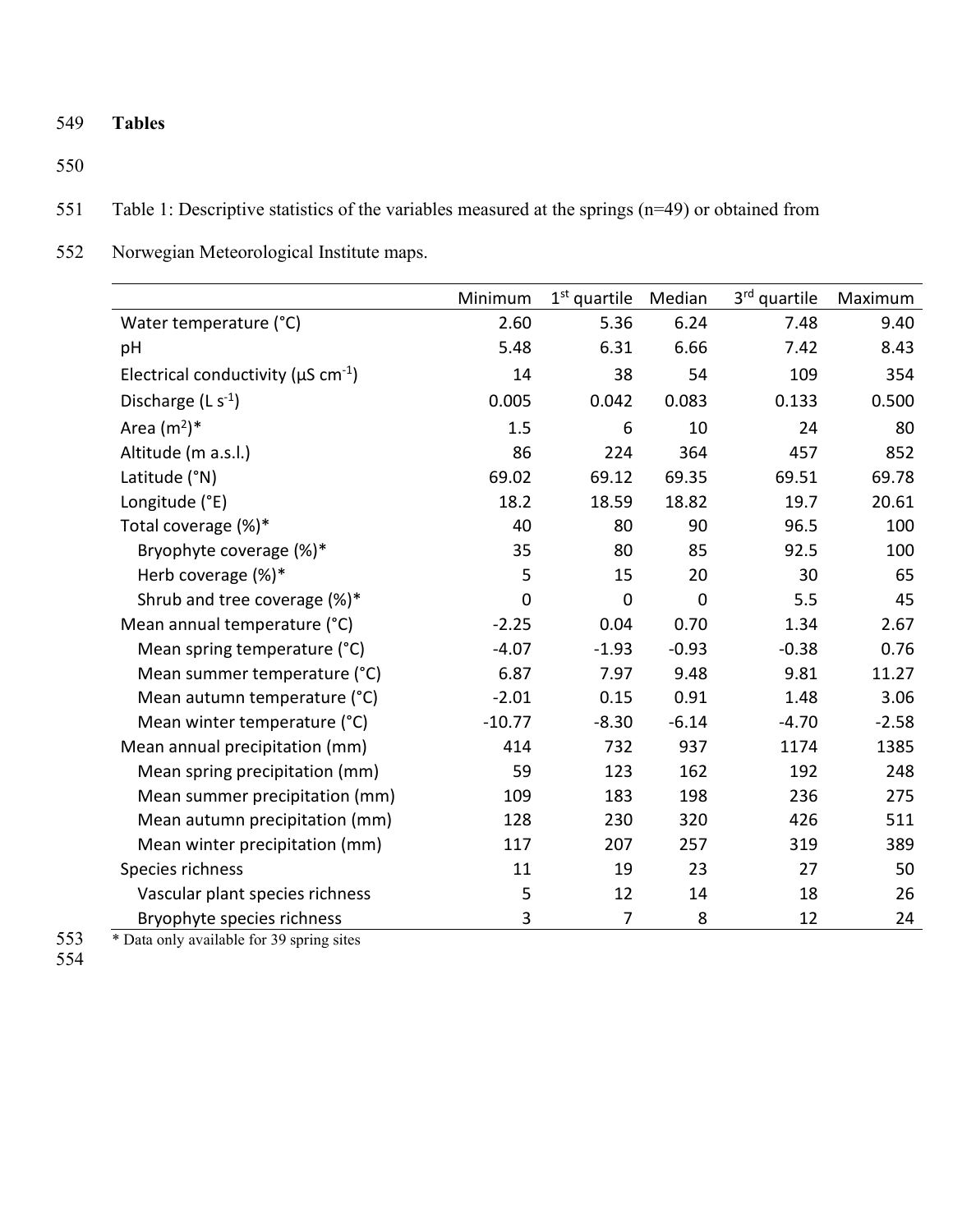



 Fig. 1: Map of Norway with spatial distribution of 49 spring sites in the study area.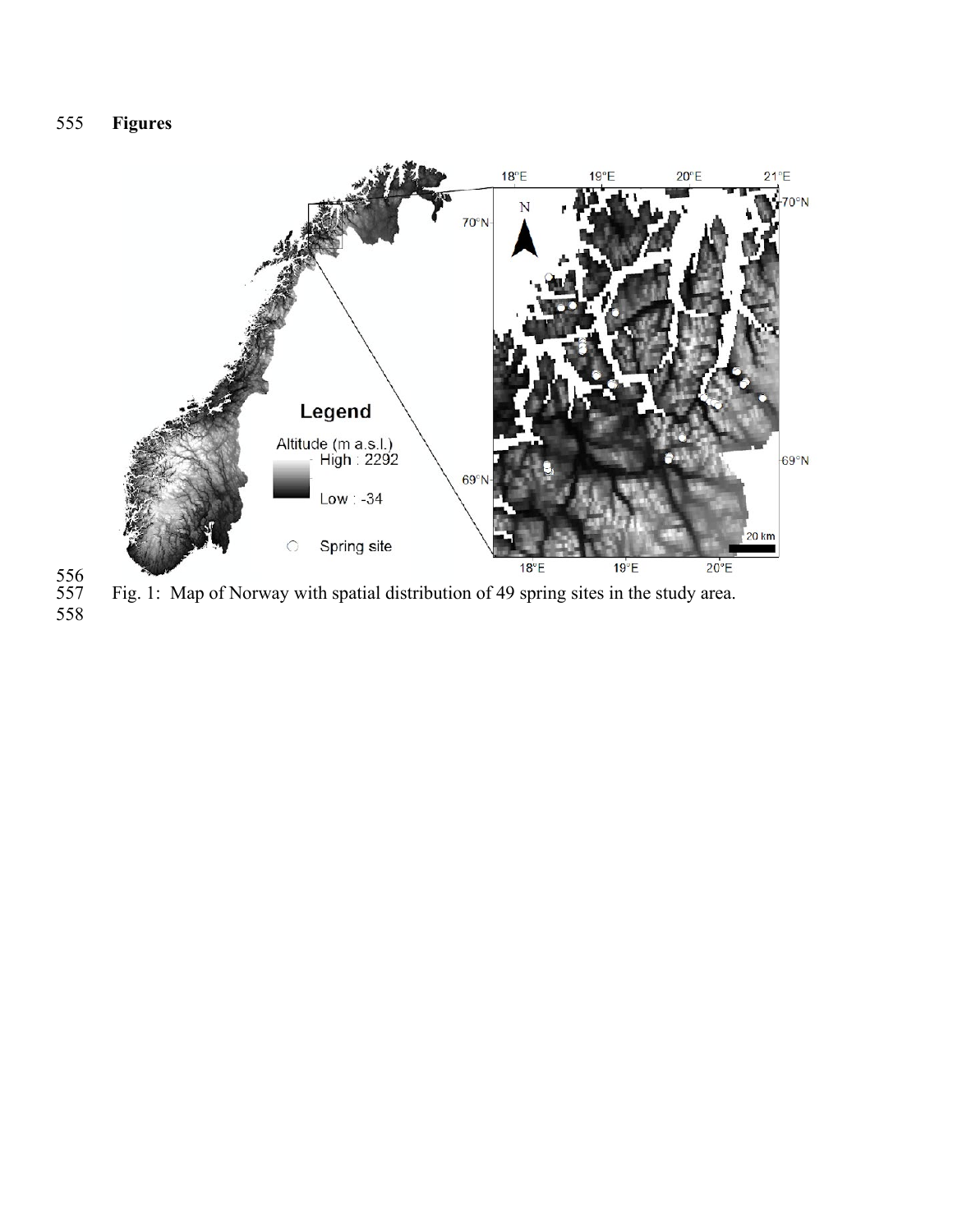



561 Fig. 2: Venn diagram showing the amount of variation in species composition that is explained 562 by three groups of environmental variables, based on partial canonical correspondence analysis 563 (pCCA). The water quality variables ( $n=4$ ) include water temperature, water pH, electrical 564 conductivity, and discharge; the spatial variables (n=3) include altitude, latitude, and longitude; 565 and the climatic variables (n=3) include mean annual temperature, mean summer temperature, 566 and mean total annual precipitation. Water temperature, electrical conductivity, and mean 567 summer temperature were log-transformed for the analysis. (pH is already a log-transformed 568 variable.) The total amount of variation explained by all examined variables (n=10) is 41.76%. 569 The size of circles and overlapping portions are approximate.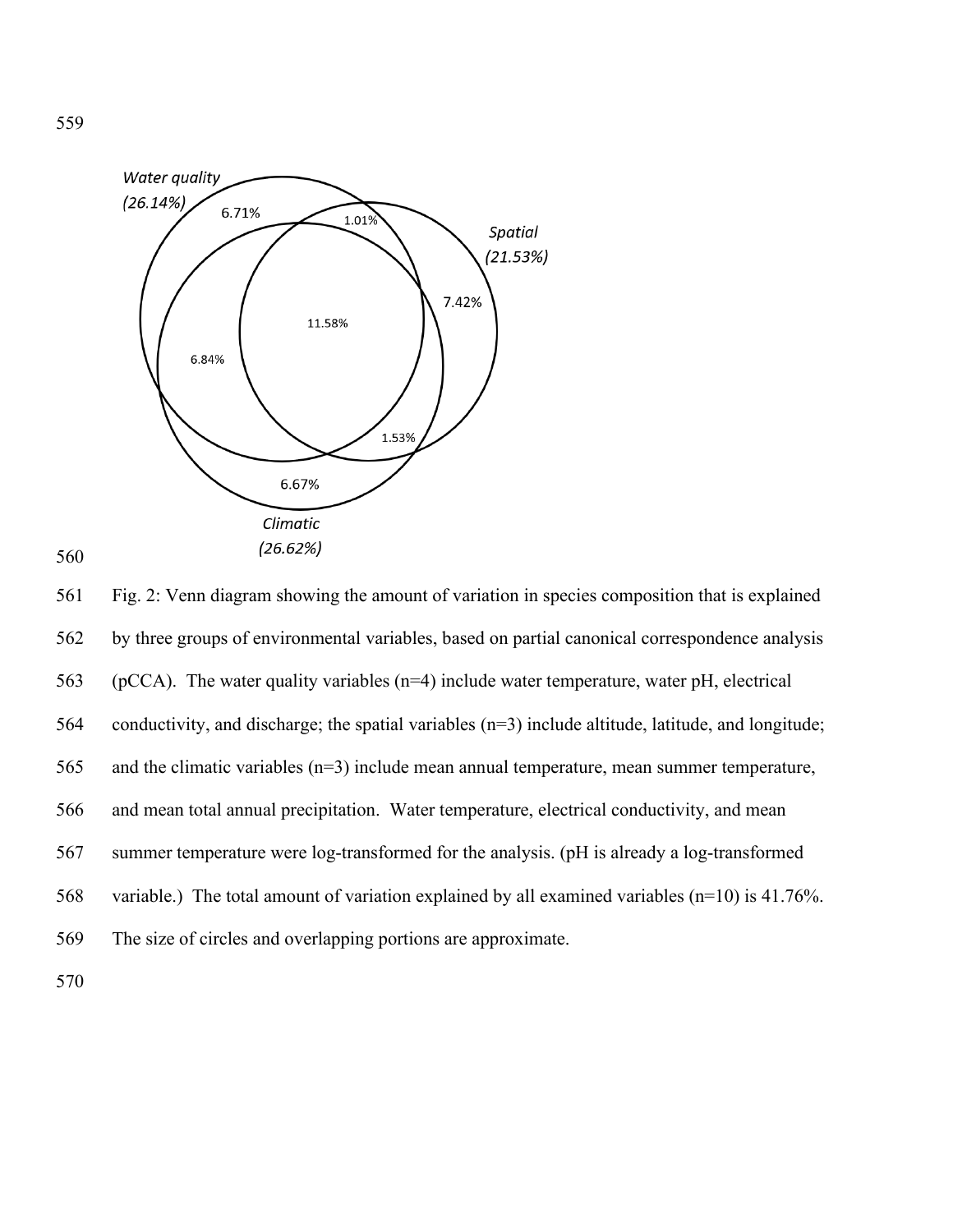



572 Fig. 3: Partial canonical correspondence analysis, with four key environmental variables and all 573 species with eight or more observations displayed on a biplot of the first two axes. The 574 Temperature label represents mean annual temperature and Precipitation represents mean total 575 annual precipitation. The species name abbreviations are listed in Appendix S2.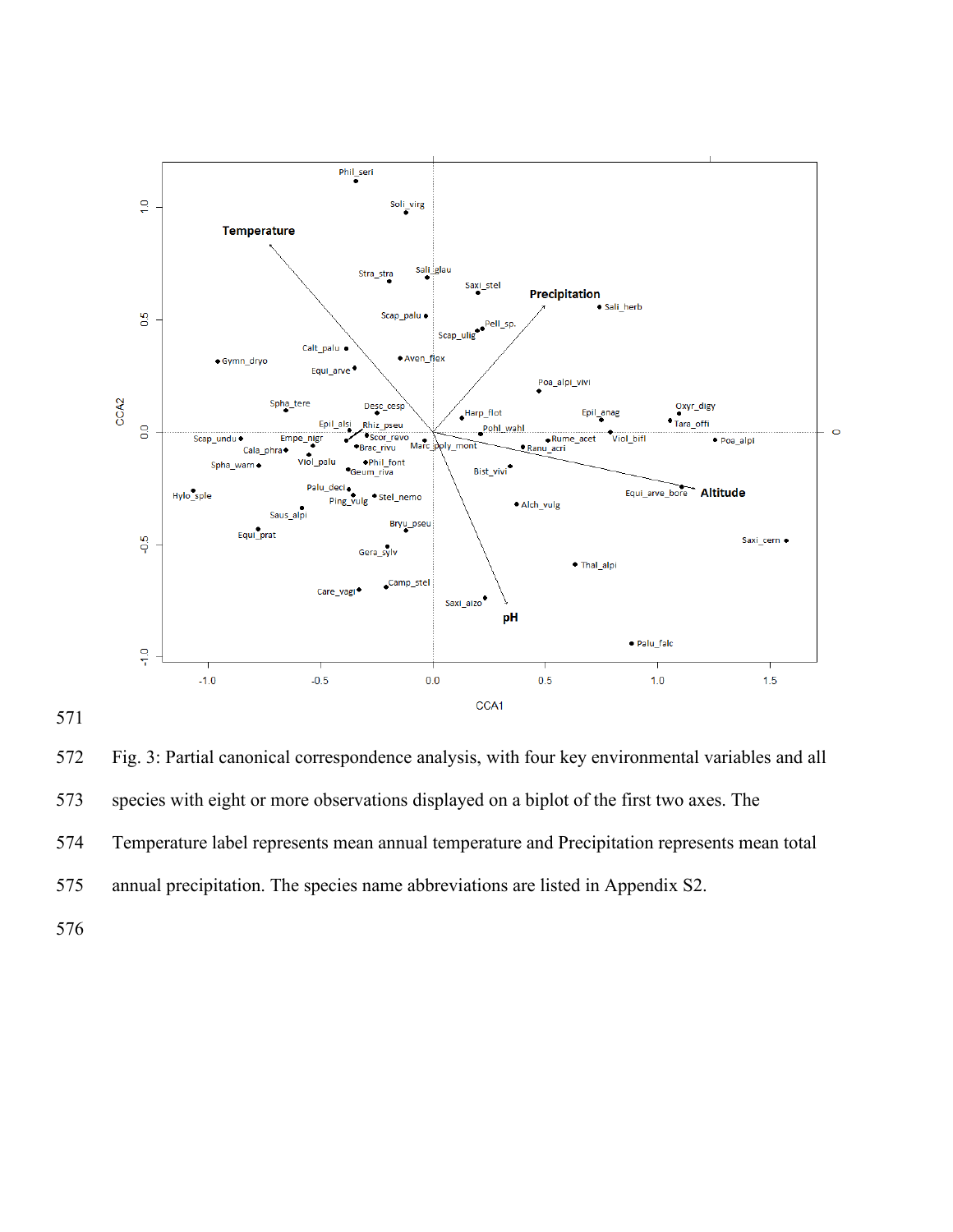

577

- 
- 580

581 Fig. 4: Venn diagram showing the amount of variation in species composition that is explained 582 by three groups of environmental variables, based on partial canonical correspondence analysis 583 (pCCA) with species divided into two groups – wetland generalists (A) and wetland specialists 584 (B). The water quality variables (*n*=4) include water temperature, water pH, electrical 585 conductivity, and discharge; the spatial variables (*n*=3) include altitude, latitude, and longitude; 586 and the climatic variables (*n*=3) include mean annual temperature, mean summer temperature, 587 and mean total annual precipitation. Water temperature, electrical conductivity, and mean 588 summer temperature were log-transformed for the analysis. (pH is already a log-transformed 589 variable.) The total amount of variation explained by all examined variables (n=10) is 43.38% 590 for wetland generalists and 38.64% for wetland specialists. The size of circles and overlapping 591 portions are approximate.